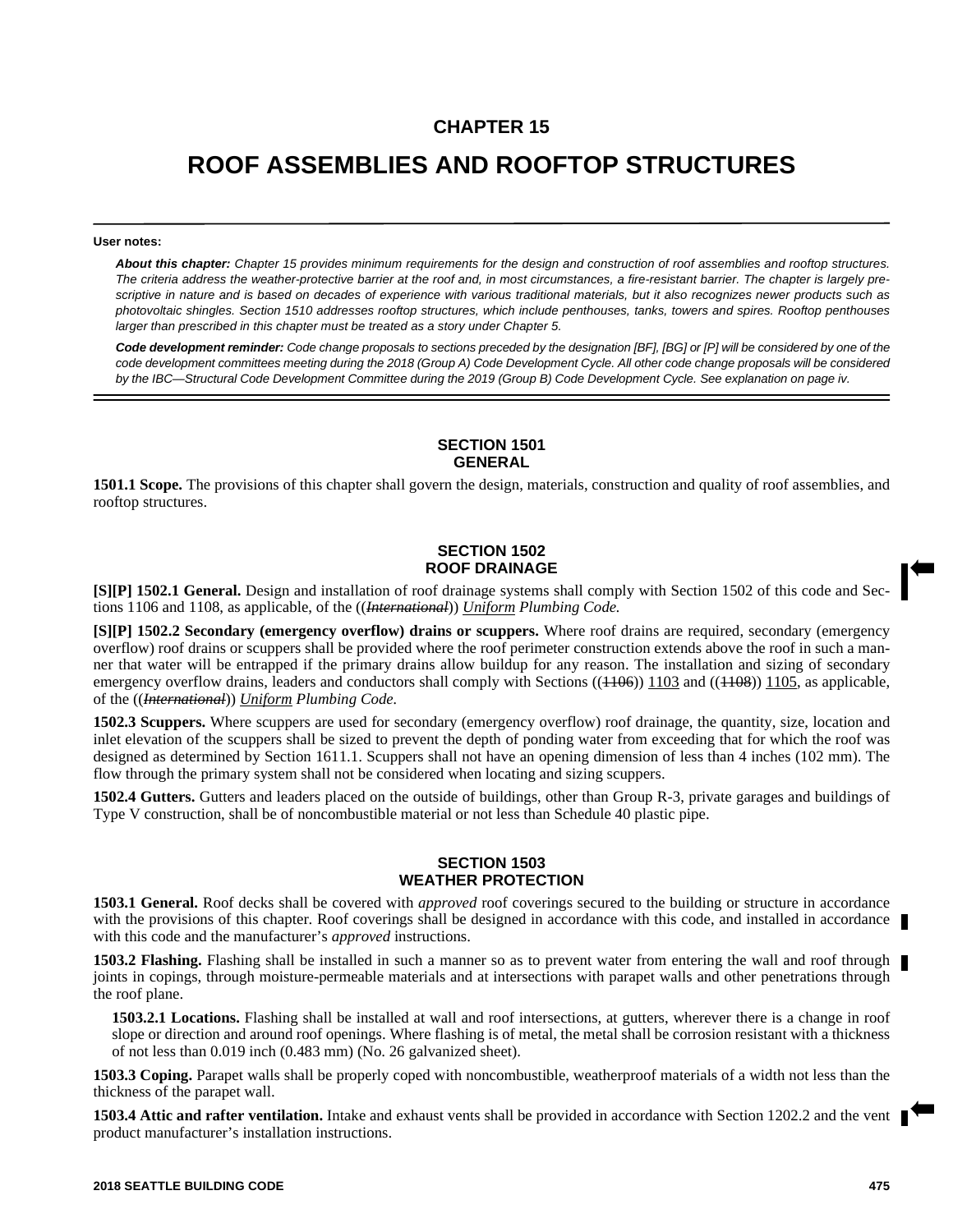**1503.5 Crickets and saddles.** A cricket or saddle shall be installed on the ridge side of any chimney or penetration greater than 30 inches (762 mm) wide as measured perpendicular to the slope. Cricket or saddle coverings shall be sheet metal or of the same material as the roof covering.

**Exception:** Unit skylights installed in accordance with Section 2405.5 and flashed in accordance with the manufacturer's instructions shall be permitted to be installed without a cricket or saddle.

## **SECTION 1504 PERFORMANCE REQUIREMENTS**

**1504.1 Wind resistance of roofs.** Roof decks and roof coverings shall be designed for wind loads in accordance with Chapter 16 and Sections 1504.2, 1504.3 and 1504.4.

**1504.1.1 Wind resistance of asphalt shingles.** Asphalt shingles shall be tested in accordance with ASTM D7158. Asphalt shingles shall meet the classification requirements of Table 1504.1.1 for the appropriate maximum basic wind speed. Asphalt shingle packaging shall bear a label to indicate compliance with ASTM D7158 and the required classification in Table 1504.1.1.

**Exception:** Asphalt shingles not included in the scope of ASTM D7158 shall be tested and labeled in accordance with ASTM D3161. Asphalt shingle packaging shall bear a label to indicate compliance with ASTM D3161 and the required classification in Table 1504.1.1.

**TABLE 1504.1.1 CLASSIFICATION OF STEEP SLOPE ROOF SHINGLES TESTED IN ACCORDANCE WITH ASTM D316 OR D71581**

| <b>MAXIMUM BASIC WIND SPEED, V, FROM</b><br>FIGURES 1609.3(1)-(8) OR ASCE 7 (mph) | <b>MAXIMUM ALLOWABLE STRESS DESIGN WIND</b><br>SPEED, $V_{\text{act}}$ FROM TABLE 1609.3.1 (mph) | ASTM D7158 <sup>a</sup><br><b>CLASSIFICATION</b> | <b>ASTM D3161</b><br><b>CLASSIFICATION</b> |
|-----------------------------------------------------------------------------------|--------------------------------------------------------------------------------------------------|--------------------------------------------------|--------------------------------------------|
| 110                                                                               | 85                                                                                               | $D, G$ or $H$                                    | $A, D$ or $F$                              |
| 116                                                                               | 90                                                                                               | $D, G$ or $H$                                    | A, D or F                                  |
| 129                                                                               | 100                                                                                              | G or H                                           | A, D or F                                  |
| 142                                                                               | 110                                                                                              | G or H                                           | F                                          |
| 155                                                                               | 120                                                                                              | G or H                                           | F                                          |
| 168                                                                               | 130                                                                                              | H                                                | Е                                          |
| 181                                                                               | 140                                                                                              | Н                                                | Е                                          |
| 194                                                                               | 150                                                                                              | H                                                | F                                          |

For SI: 1 foot = 304.8 mm; 1 mph =  $0.447$  m/s.

a. The standard calculations contained in ASTM D7158 assume Exposure Category B or C and building height of 60 feet or less. Additional calculations are required for conditions outside of these assumptions.

**1504.2 Wind resistance of clay and concrete tile.** Wind loads on clay and concrete tile roof coverings shall be in accordance with Section 1609.5.

**1504.2.1 Testing.** Testing of concrete and clay roof tiles shall be in accordance with Sections 1504.2.1.1 and 1504.2.1.2.

**1504.2.1.1 Overturning resistance.** Concrete and clay roof tiles shall be tested to determine their resistance to overturning due to wind in accordance with Chapter 15 and either SBCCI SSTD 11 or ASTM C1568.

**1504.2.1.2 Wind tunnel testing.** Where concrete and clay roof tiles do not satisfy the limitations in Chapter 16 for rigid tile, a wind tunnel test shall be used to determine the wind characteristics of the concrete or clay tile roof covering in accordance with SBCCI SSTD 11 and Chapter 15.

**1504.3 Wind resistance of nonballasted roofs.** Roof coverings installed on roofs in accordance with Section 1507 that are mechanically attached or adhered to the roof deck shall be designed to resist the design wind load pressures for components and cladding in accordance with Section 1609.5.2. The wind load on the roof covering shall be permitted to be determined using allowable stress design.

**1504.3.1 Other roof systems.** Built-up, modified bitumen, fully adhered or mechanically attached single-ply roof systems, metal panel roof systems applied to a solid or closely fitted deck and other types of membrane roof coverings shall be tested in accordance with FM 4474, UL 580 or UL 1897.

**1504.3.2 Structural metal panel roof systems.** Where the metal roof panel functions as the roof deck and roof covering and it provides both weather protection and support for loads, the structural metal panel roof system shall comply with this section. Structural standing-seam metal panel roof systems shall be tested in accordance with ASTM E1592 or FM 4474. Structural through-fastened metal panel roof systems shall be tested in accordance with ASTM E1592, FM 4474 or UL 580.

П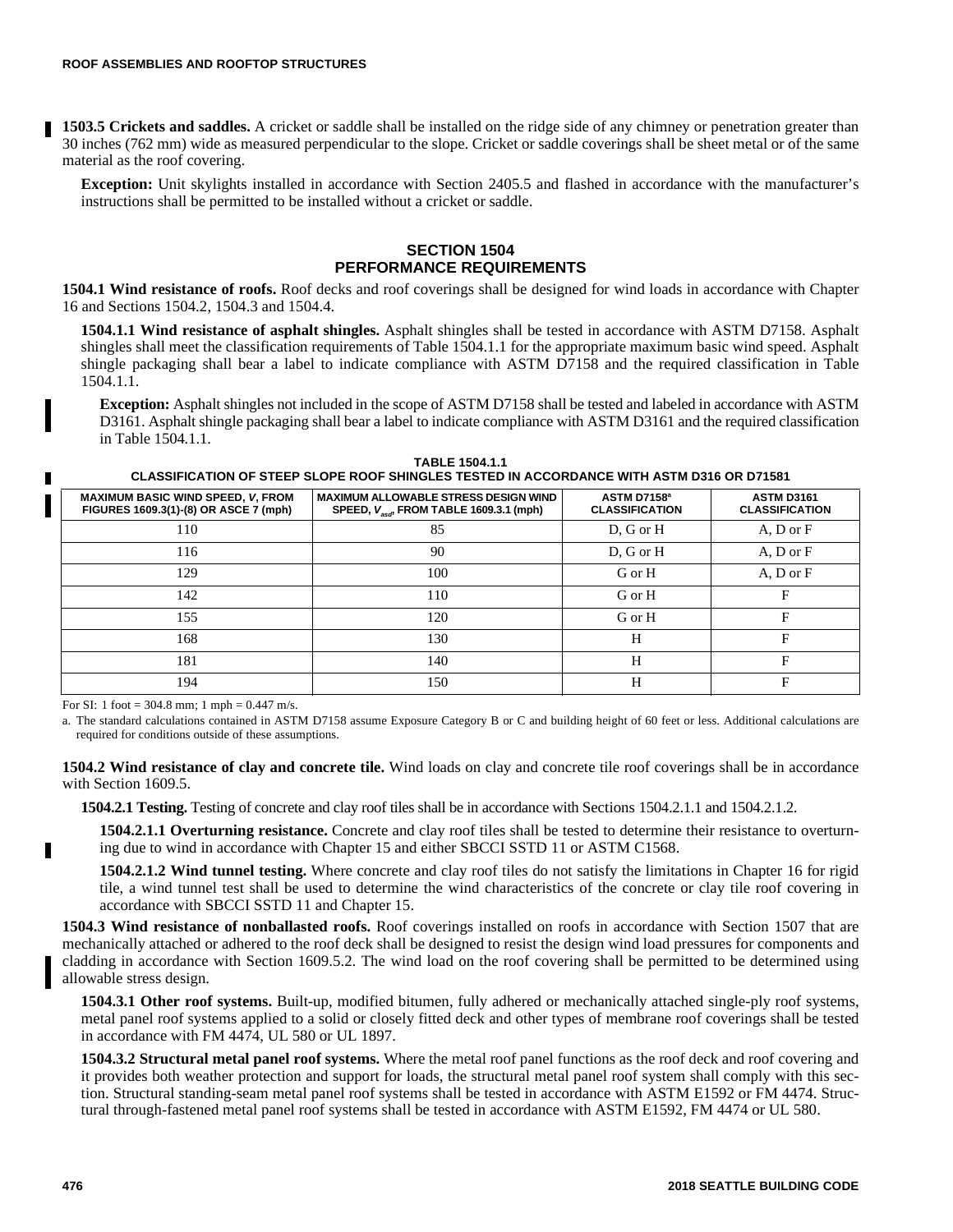#### **Exceptions:**

- 1. Metal roofs constructed of cold-formed steel shall be permitted to be designed and tested in accordance with the applicable referenced structural design standard in Section 2210.1.
- 2. Metal roofs constructed of aluminum shall be permitted to be designed and tested in accordance with the applicable referenced structural design standard in Section 2002.1.

**1504.3.3 Metal roof shingles.** Metal roof shingles applied to a solid or closely fitted deck shall be tested in accordance with ASTM D3161, FM 4474, UL 580 or UL 1897. Metal roof shingles tested in accordance with ASTM D3161 shall meet the classification requirements of Table 1504.1.1 for the appropriate maximum basic wind speed and the metal shingle packaging shall bear a label to indicate compliance with ASTM D3161 and the required classification in Table 1504.1.1.

**1504.4 Ballasted low-slope roof systems.** Ballasted low-slope (roof slope < 2:12) single-ply roof system coverings installed in accordance with Sections 1507.12 and 1507.13 shall be designed in accordance with Section 1504.8 and ANSI/SPRI RP-4.

**1504.5 Edge securement for low-slope roofs.** Low-slope built-up, modified bitumen and single-ply roof system metal edge securement, except gutters, shall be designed and installed for wind loads in accordance with Chapter 16 and tested for resistance in accordance with Test Methods RE-1, RE-2 and RE-3 of ANSI/SPRI ES-1, except basic design wind speed, *V*, shall be determined from Figures 1609.3(1) through 1609.3(8) as applicable.

**1504.6 Physical properties.** Roof coverings installed on low-slope roofs (roof slope  $\lt$  2:12) in accordance with Section 1507 shall demonstrate physical integrity over the working life of the roof based on 2,000 hours of exposure to accelerated weathering tests conducted in accordance with ASTM G152, ASTM G154 or ASTM G155. Those roof coverings that are subject to cyclical flexural response due to wind loads shall not demonstrate any significant loss of tensile strength for unreinforced membranes or breaking strength for reinforced membranes when tested as herein required.

**1504.7 Impact resistance.** Roof coverings installed on low-slope roofs (roof slope < 2:12) in accordance with Section 1507 shall resist impact damage based on the results of tests conducted in accordance with ASTM D3746, ASTM D4272 or the "Resistance to Foot Traffic Test" in Section 4.6 of FM 4470.

**1504.8 Surfacing and ballast materials in hurricane-prone regions.** For a building located in a hurricane-prone region as defined in Section 202, or on any other building with a mean roof height exceeding that permitted by Table 1504.8 based on the exposure category and basic wind speed at the site, the following materials shall not be used on the roof:

- 1. Aggregate used as surfacing for roof coverings.
- 2. Aggregate, gravel or stone used as ballast.

| <b>TABLE 1504.8</b>                                             |
|-----------------------------------------------------------------|
| MAXIMUM ALLOWABLE MEAN ROOF HEIGHT PERMITTED FOR BUILDINGS WITH |
| AGGREGATE ON THE ROOF IN AREAS OUTSIDE A HURRICANE-PRONE REGION |

|                                           | MAXIMUM MEAN ROOF HEIGHT (ft) <sup>a, c</sup> |    |    |  |  |  |
|-------------------------------------------|-----------------------------------------------|----|----|--|--|--|
| NOMINAL DESIGN WIND SPEED, Vasa (mph)b, d | <b>Exposure category</b>                      |    |    |  |  |  |
|                                           | в                                             | C  | D  |  |  |  |
| 85                                        | 170                                           | 60 | 30 |  |  |  |
| 90                                        | 110                                           | 35 | 15 |  |  |  |
| 95                                        | 75                                            | 20 | NP |  |  |  |
| 100                                       | 55                                            | 15 | NP |  |  |  |
| 105                                       | 40                                            | NP | NP |  |  |  |
| 110                                       | 30                                            | NP | NP |  |  |  |
| 115                                       | 20                                            | NP | NP |  |  |  |
| 120                                       | 15                                            | NP | NP |  |  |  |
| Greater than 120                          | NP                                            | NP | NP |  |  |  |

For SI: 1 foot = 304.8 mm; 1 mile per hour =  $0.447$  m/s.

a. Mean roof height as defined in ASCE 7.

b. For intermediate values of  $V_{\alpha \nu l}$ , the height associated with the next higher value of  $V_{\alpha \nu l}$  shall be used, or direct interpolation is permitted.

c. NP = gravel and stone not permitted for any roof height.

d. *Vasd* shall be determined in accordance with Section 1609.3.1.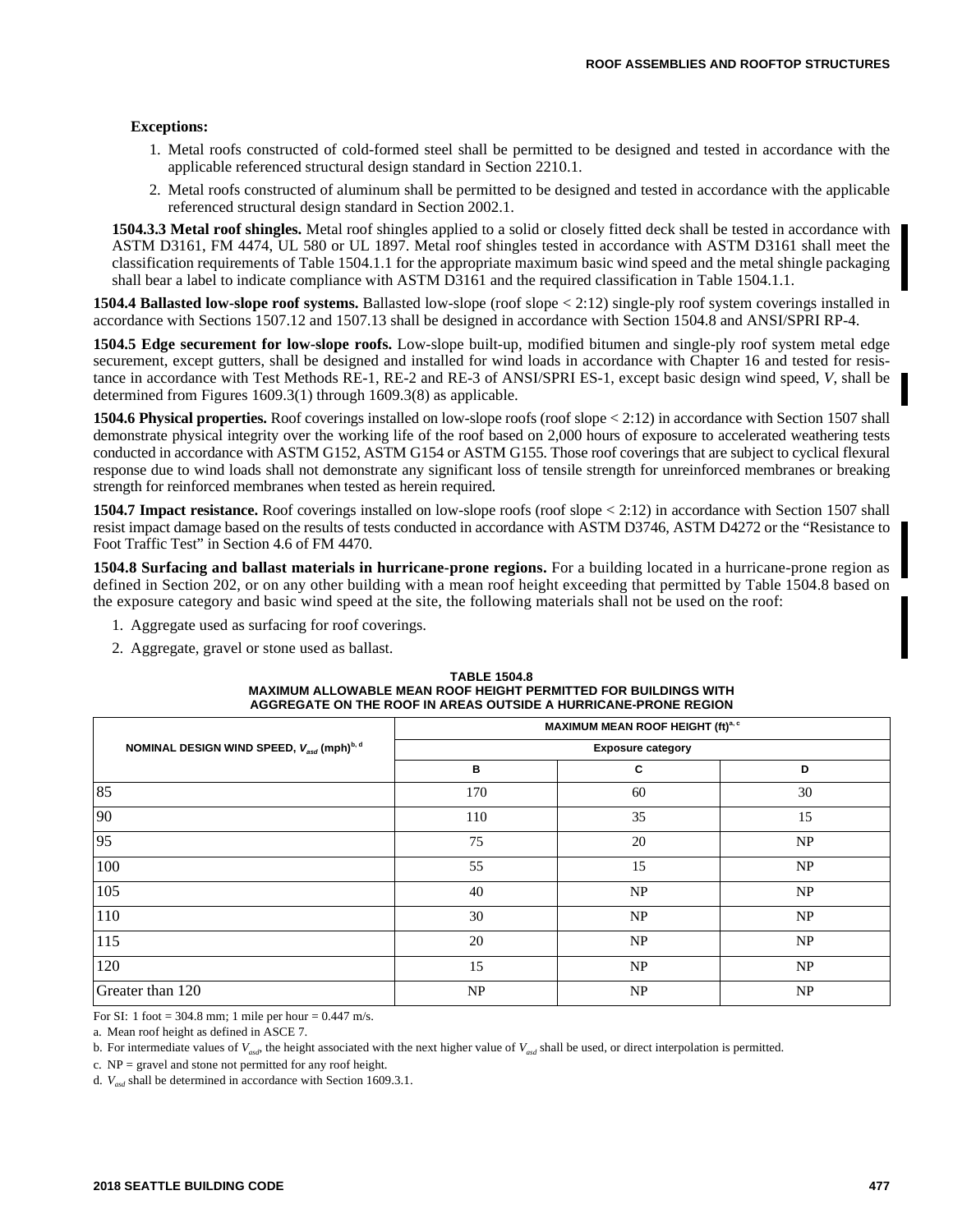## **SECTION 1505 FIRE CLASSIFICATION**

**[BF] 1505.1 General.** Roof assemblies shall be divided into the classes defined in this section. Class A, B and C roof assemblies and roof coverings required to be listed by this section shall be tested in accordance with ASTM E108 or UL 790. In addition, *fireretardant-treated wood* roof coverings shall be tested in accordance with ASTM D2898. The minimum roof coverings installed on buildings shall comply with Table 1505.1 based on the type of construction of the building.

**Exception:** Skylights and sloped glazing that comply with Chapter 24 or Section 2610.

| [S] TABLE 1505.1 $((a_i))^b$                                   |
|----------------------------------------------------------------|
| MINIMUM ROOF COVERING CLASSIFICATION FOR TYPES OF CONSTRUCTION |

| 1A | $\rm IB$ | $\rm IIA$ | $\rm IIB$ | <b>IIIA</b> | $\rm IIIB$ | $\mathbf{I}$ | VA | VB |
|----|----------|-----------|-----------|-------------|------------|--------------|----|----|
|    |          |           |           |             |            |              |    |    |

For SI: 1 foot = 304.8 mm, 1 square foot =  $0.0929$  m<sup>2</sup>.

((a. Unless otherwise required in accordance with the *International Wildland-Urban Interface Code* or due to the location of the building within a fire district in accordance with Appendix D.))

b. Nonclassified roof coverings shall be permitted on buildings of Group R-3 and Group U occupancies, where there is a minimum fire-separation distance of 6 feet measured from the leading edge of the roof.

c. Buildings that are not more than two stories above grade plane and having not more than 6,000 square feet of projected roof area and where there is a minimum 10-foot fire-separation distance from the leading edge of the roof to a lot line on all sides of the building, except for street fronts or public ways, shall be permitted to have roofs of No. 1 cedar or redwood shakes and No. 1 shingles constructed in accordance with Section 1505.7.

**[BF] 1505.2 Class A roof assemblies.** Class A roof assemblies are those that are effective against severe fire test exposure. Class A roof assemblies and roof coverings shall be *listed* and identified as Class A by an *approved* testing agency. Class A roof assemblies shall be permitted for use in buildings or structures of all types of construction.

## **Exceptions:**

- 1. Class A roof assemblies include those with coverings of brick, masonry or an exposed concrete roof deck.
- 2. Class A roof assemblies also include ferrous or copper shingles or sheets, metal sheets and shingles, clay or concrete roof tile or slate installed on noncombustible decks or ferrous, copper or metal sheets installed without a roof deck on noncombustible framing.
- 3. Class A roof assemblies include minimum 16 ounce per square foot  $(0.0416 \text{ kg/m}^2)$  copper sheets installed over combustible decks.
- 4. Class A roof assemblies include slate installed over ASTM D226, Type II underlayment over combustible decks.

**[BF] 1505.3 Class B roof assemblies.** Class B roof assemblies are those that are effective against moderate fire-test exposure. Class B roof assemblies and roof coverings shall be *listed* and identified as Class B by an *approved* testing agency.

**[BF] 1505.4 Class C roof assemblies.** Class C roof assemblies are those that are effective against light fire-test exposure. Class C roof assemblies and roof coverings shall be *listed* and identified as Class C by an *approved* testing agency.

**[BF] 1505.5 Nonclassified roofing.** Nonclassified roofing is *approved* material that is not *listed* as a Class A, B or C roof covering.

**[BF] 1505.6 Fire-retardant-treated wood shingles and shakes.** *Fire-retardant-treated wood* shakes and shingles shall be treated by impregnation with chemicals by the full-cell vacuum-pressure process, in accordance with AWPA C1. Each bundle shall be marked to identify the manufactured unit and the manufacturer, and shall be *labeled* to identify the classification of the material in accordance with the testing required in Section 1505.1, the treating company and the quality control agency.

**[BF] 1505.7 Special purpose roofs.** Special purpose wood shingle or wood shake roofing shall conform to the grading and application requirements of Section 1507.8 or 1507.9. In addition, an underlayment of 5/8-inch (15.9 mm) Type X waterresistant gypsum backing board or gypsum sheathing shall be placed under minimum nominal 1/2-inch-thick (12.7 mm) wood structural panel solid sheathing or 1-inch (25 mm) nominal spaced sheathing.

**[BF] 1505.8 Building-integrated photovoltaic products.** *Building-integrated photovoltaic products* installed as the roof covering shall be tested, *listed* and *labeled* for fire classification in accordance with Section 1505.1.

**[BF] 1505.9 Rooftop mounted photovoltaic panel systems.** Rooftop rack-mounted *photovoltaic panel systems* shall be tested, *listed* and identified with a fire classification in accordance with UL 1703 and UL 2703. The fire classification shall comply with Table 1505.1 based on the type of construction of the building.

**[BF] 1505.10 Roof gardens and landscaped roofs.** Roof gardens and landscaped roofs shall comply with Section 1505.1 and 1507.16 and shall be installed in accordance with ANSI/SPRI VF-1.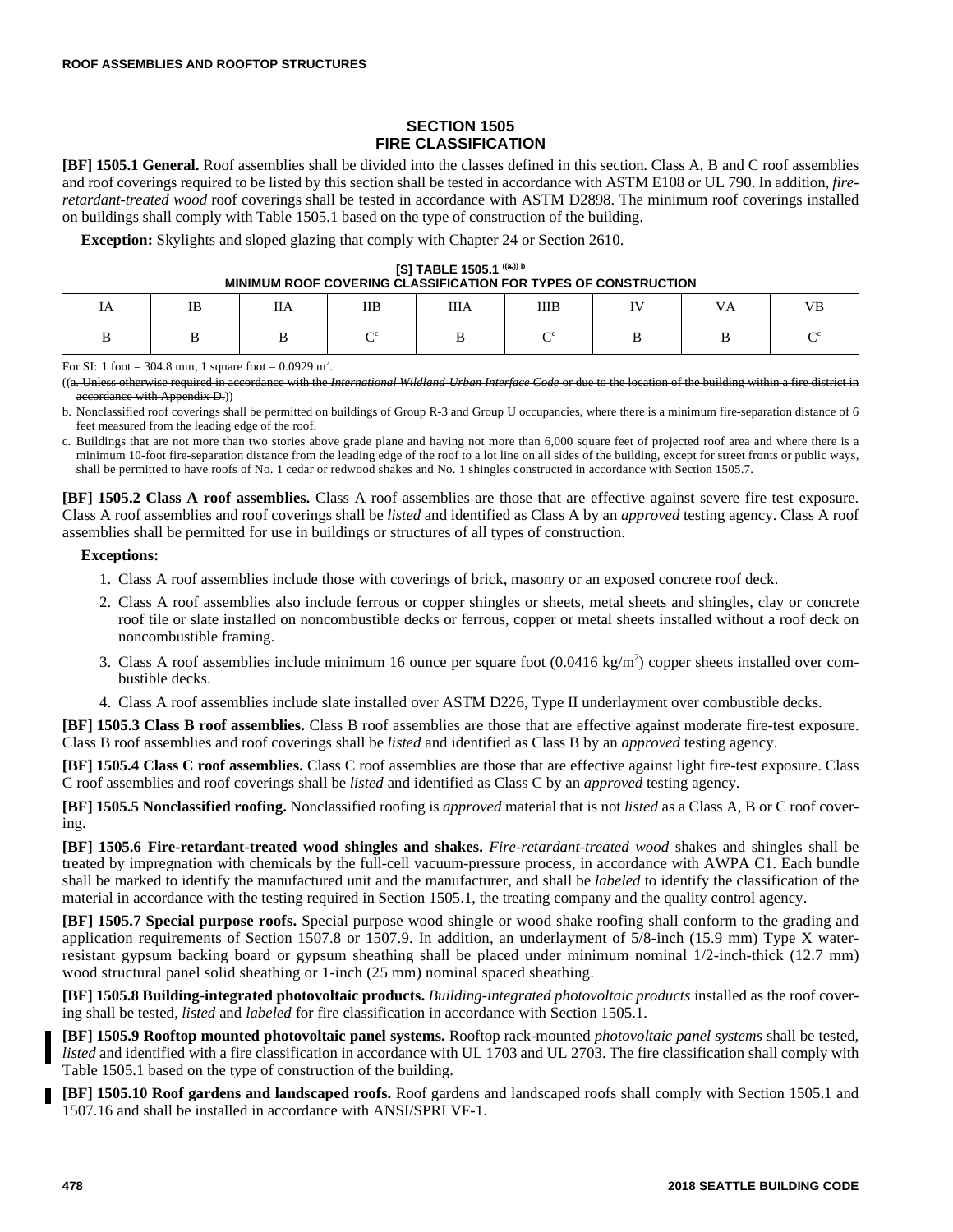## **SECTION 1506 MATERIALS**

**1506.1 Scope.** The requirements set forth in this section shall apply to the application of roof-covering materials specified herein. Roof coverings shall be applied in accordance with this chapter and the manufacturer's installation instructions. Installation of roof coverings shall comply with the applicable provisions of Section 1507.

**1506.2 Material specifications and physical characteristics.** Roof-covering materials shall conform to the applicable standards listed in this chapter.

**1506.3 Product identification.** Roof-covering materials shall be delivered in packages bearing the manufacturer's identifying marks and *approved* testing agency labels required in accordance with Section 1505. Bulk shipments of materials shall be accompanied with the same information issued in the form of a certificate or on a bill of lading by the manufacturer.

## **SECTION 1507 REQUIREMENTS FOR ROOF COVERINGS**

**1507.1 Scope.** Roof coverings shall be applied in accordance with the applicable provisions of this section and the manufacturer's installation instructions.

**1507.1.1 Underlayment.** Underlayment for asphalt shingles, clay and concrete tile, metal roof shingles, mineral-surfaced roll roofing, slate and slate-type shingles, wood shingles, wood shakes, metal roof panels and photovoltaic shingles shall conform to the applicable standards listed in this chapter. Underlayment materials required to comply with ASTM D226, D1970, D4869 and D6757 shall bear a label indicating compliance with the standard designation and, if applicable, type classification indicated in Table 1507.1.1(1). Underlayment shall be applied in accordance with Table 1507.1.1(2). Underlayment shall be attached in accordance with Table 1507.1.1(3).

## **Exceptions:**

- 1. As an alternative, self-adhering polymer modified bitumen underlayment complying with ASTM D1970 and installed in accordance with the manufacturer's installation instructions for the deck material, roof ventilation configuration and climate exposure for the roof covering to be installed shall be permitted.
- 2. As an alternative, a minimum 4-inch-wide (102 mm) strip of self-adhering polymer modified bitumen membrane complying with ASTM D1970 and installed in accordance with the manufacturer's installation instructions for the deck material shall be applied over all joints in the roof decking. An approved underlayment for the applicable roof covering for design wind speeds less than  $120$  mph  $(54 \text{ m/s})$  shall be applied over the 4-inchwide (102 mm) membrane strips.
- 3. As an alternative, two layers of underlayment complying with ASTM D226 Type II or ASTM D4869 Type IV shall be permitted to be installed as follows: Apply a 19-inch (483 mm) strip of underlayment parallel with the eave. Starting at the eave, apply 36-inch-wide (914 mm) strips of underlayment felt, overlapping successive sheets 19 inches (483 mm). The underlayment shall be attached with corrosion-resistant fasteners in a grid pattern of 12 inches (305 mm) between side laps with a 6-inch (152 mm) spacing at side and end laps. End laps shall be 4 inches (102 mm) and shall be offset by 6 feet (1829 mm). Underlayment shall be attached using metal or plastic cap nails with a nominal cap diameter of not less than 1 inch (25.4 mm). Metal caps shall have a thickness of not less than 32-gage sheet metal. Power-driven metal caps shall have a thickness of not less than 0.010 inch (mm). Thickness of the outside edge of plastic caps shall be not less than 0.035 inch (mm). The cap nail shank shall be not less than 0.083 inch for ring shank cap nails and 0.091 inch (mm) for smooth shank cap nails. The cap nail shank shall have a length sufficient to penetrate through the roof sheathing or not less than 3/4 inch (19.1 mm) into the roof sheathing.
- 4. Structural metal panels that do not require a substrate or underlayment.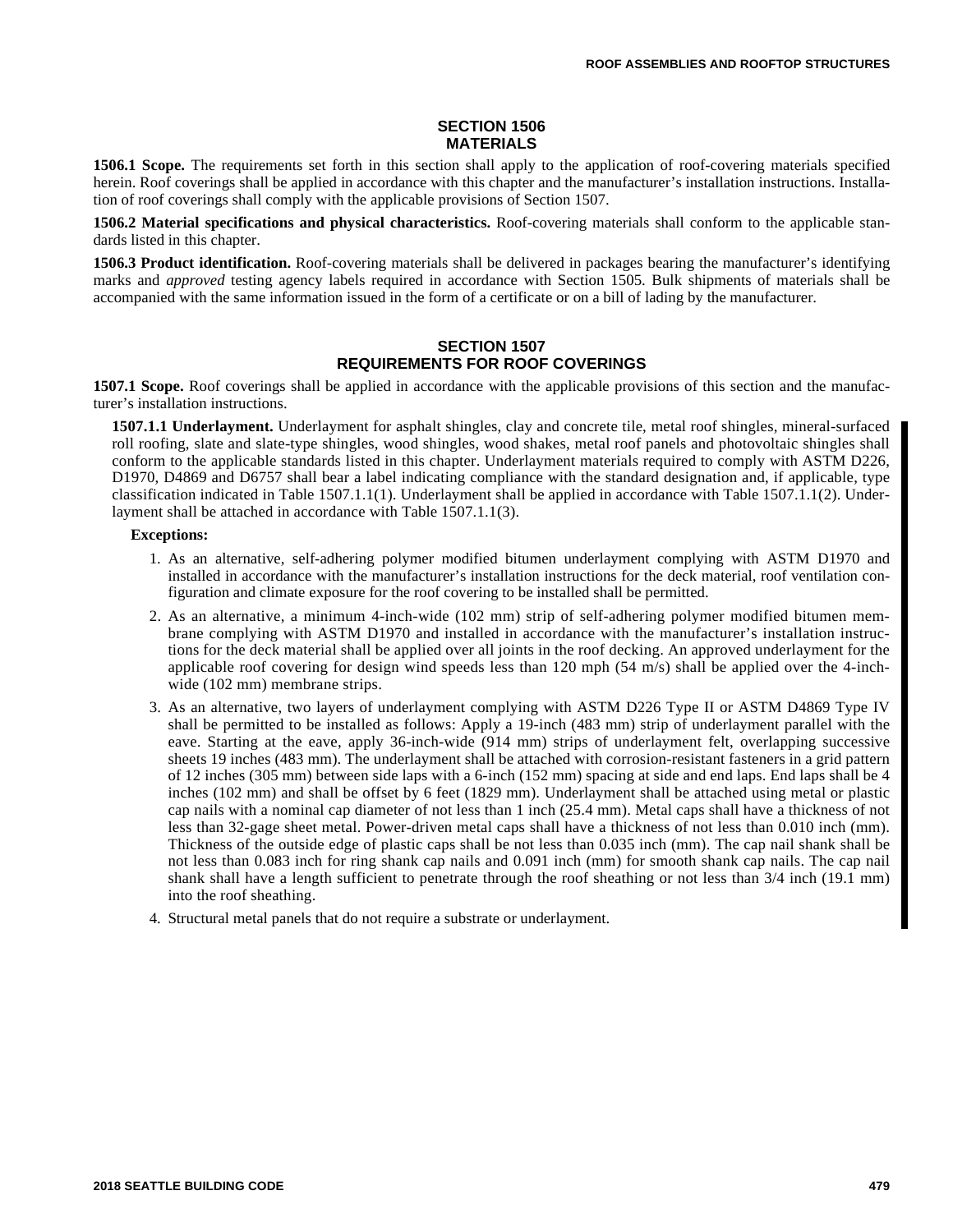| <b>UNDERLAIMENI IIFEJ</b>          |                |                                                                                                      |                                                                                                      |  |
|------------------------------------|----------------|------------------------------------------------------------------------------------------------------|------------------------------------------------------------------------------------------------------|--|
| <b>ROOF COVERING</b>               | <b>SECTION</b> | <b>MAXIMUM BASIC DESIGN</b><br>WIND SPEED, V< 140 MPH                                                | <b>MAXIMUM BASIC DESIGN</b><br>WIND SPEED, $V \ge 140$ MPH                                           |  |
| Asphalt shingles                   | 1507.2         | ASTM D226 Type I or II<br>ASTM D4869 Type I, II, III or IV<br>ASTM D6757                             | ASTM D226 Type II<br>ASTM D4869 Type IV<br>ASTM D6757                                                |  |
| Clay and concrete tiles            | 1507.3         | ASTM D226 Type II<br>ASTM D2626 Type I<br><b>ASTM D6380 Class M</b><br>mineral surfaced roll roofing | ASTM D226 Type II<br>ASTM D2626 Type I<br><b>ASTM D6380 Class M</b><br>mineral surfaced roll roofing |  |
| Metal panels                       | 1507.4         | Manufacturer's instructions                                                                          | ASTM D226 Type II<br>ASTM D4869 Type IV                                                              |  |
| Metal roof shingles                | 1507.5         | ASTM D226 Type I or II<br>ASTM D4869 Type I, II, III or IV                                           | ASTM D226 Type II<br>ASTM D4869 Type IV                                                              |  |
| Mineral-surfaced roll roof-<br>ing | 1507.6         | ASTM D226 Type I or II<br>ASTM D4869 Type I, II, III or IV                                           | ASTM D226 Type II<br>ASTM D4869 Type IV                                                              |  |
| Slate shingles                     | 1507.7         | ASTM D226 Type II<br>ASTM D4869 Type III or IV                                                       | ASTM D226 Type II<br>ASTM D4869 Type IV                                                              |  |
| Wood shingles                      | 1507.8         | ASTM D226 Type I or II<br>ASTM D4869 Type I, II, III or IV                                           | ASTM D226 Type II<br>ASTM D4869 Type IV                                                              |  |
| Wood shakes                        | 1507.9         | ASTM D226 Type I or II<br>ASTM D4869 Type I, II, III or IV                                           | ASTM D226 Type II<br>ASTM D4869 Type IV                                                              |  |
| Photovoltaic shingles              | 1507.17        | ASTM D226 Type I or II<br>ASTM D4869 Type I, II, III or IV<br>ASTM D6757                             | ASTM D226 Type II<br>ASTM D4869 Type IV<br>ASTM D6757                                                |  |

#### **TABLE 1507.1.1(1) UNDERLAYMENT TYPES**

#### **TABLE 1507.1.1(2) UNDERLAYMENT APPLICATION**

| <b>ROOF</b>         | <b>SECTION</b> | <b>MAXIMUM BASIC DESIGN</b>                                                                                                                                                                                                                                                                                                                                                                                                                                                                                                                                                                                                                                                                                                                                                                                                                                                                                                                                                                                      | <b>MAXIMUM BASIC DESIGN</b>                                                                                     |
|---------------------|----------------|------------------------------------------------------------------------------------------------------------------------------------------------------------------------------------------------------------------------------------------------------------------------------------------------------------------------------------------------------------------------------------------------------------------------------------------------------------------------------------------------------------------------------------------------------------------------------------------------------------------------------------------------------------------------------------------------------------------------------------------------------------------------------------------------------------------------------------------------------------------------------------------------------------------------------------------------------------------------------------------------------------------|-----------------------------------------------------------------------------------------------------------------|
| <b>COVERING</b>     |                | WIND SPEED, V < 140 MPH                                                                                                                                                                                                                                                                                                                                                                                                                                                                                                                                                                                                                                                                                                                                                                                                                                                                                                                                                                                          | WIND SPEED, $V \geq 140$ MPH                                                                                    |
| Asphalt<br>shingles | 1507.2         | For roof slopes from two units vertical in 12 units hori-<br>zontal $(2:12)$ , up to four units vertical in 12 units horizon-<br>tal $(4:12)$ , underlayment shall be two layers applied as<br>follows: Apply a 19-inch strip of underlayment felt paral-<br>lel to and starting at the eaves. Starting at the eave, apply<br>36-inch-wide sheets of underlayment, overlapping suc-<br>cessive sheets 19 inches. End laps shall be 4 inches and<br>shall be offset by 6 feet. Distortions in the underlayment<br>shall not interfere with the ability of the shingles to seal.<br>For roof slopes of four units vertical in 12 units hori-<br>zontal (4:12) or greater, underlayment shall be one<br>layer applied as follows: Underlayment shall be applied<br>shingle fashion, parallel to and starting from the eave<br>and lapped 2 inches, Distortions in the underlayment<br>shall not interfere with the ability of the shingles to<br>seal. End laps shall be 4 inches and shall be offset by 6<br>feet. | Same as Maximum Basic Design Wind<br>Speed,<br>$V < 140$ mph except all laps shall be not<br>less than 4 inches |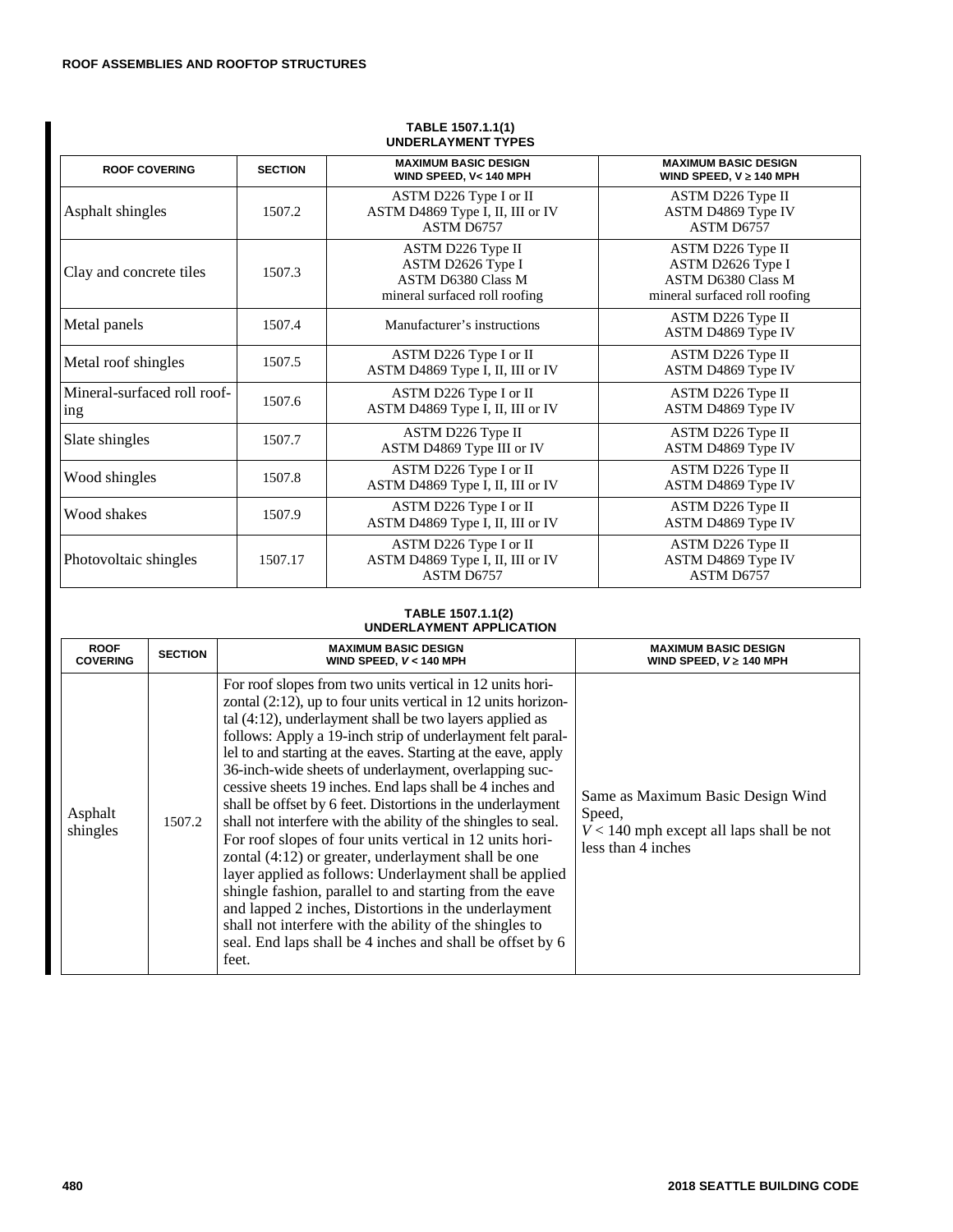| <b>ROOF</b><br><b>COVERING</b>       | <b>SECTION</b> | UNDERLATIVIENT APPLICATION<br><b>MAXIMUM BASIC DESIGN</b><br>WIND SPEED, V<140 MPH                                                                                                                                                                                                                                                                                                                                                                                                                                                                                                                                                                                                                                                                                                                                                                                                                                                                                                                            | <b>MAXIMUM BASIC DESIGN</b><br>WIND SPEED, $V \geq 140$ MPH                                                                                                                                         |
|--------------------------------------|----------------|---------------------------------------------------------------------------------------------------------------------------------------------------------------------------------------------------------------------------------------------------------------------------------------------------------------------------------------------------------------------------------------------------------------------------------------------------------------------------------------------------------------------------------------------------------------------------------------------------------------------------------------------------------------------------------------------------------------------------------------------------------------------------------------------------------------------------------------------------------------------------------------------------------------------------------------------------------------------------------------------------------------|-----------------------------------------------------------------------------------------------------------------------------------------------------------------------------------------------------|
| Clay and<br>concrete<br>tile         | 1507.3         | For roof slopes from two and one-half units vertical in<br>12 units horizontal $(2-1/2:12)$ , up to four units vertical<br>in 12 units horizontal (4:12), underlayment shall be not<br>fewer than two layers applied as follows: Starting at the<br>eave, a 19-inch strip of underlayment shall be applied<br>parallel with the eave. Starting at the eave, a 36-inch-<br>wide strip of underlayment felt shall be applied, over-<br>lapping successive sheets 19 inches. End laps shall be 4<br>inches and shall be offset by 6 feet.<br>For roof slopes of four units vertical in 12 units hori-<br>zontal (4:12) or greater, underlayment shall be one<br>layer applied as follows: Underlayment shall be applied<br>shingle fashion, parallel to and starting from the eave<br>and lapped 2 inches. End laps shall be 4 inches and<br>shall be offset by 6 feet.                                                                                                                                          | Same as Maximum Basic Design Wind<br>Speed, $V < 140$ mph except all laps shall be<br>not less than 4 inches                                                                                        |
| Metal roof<br>panels                 | 1507.4         |                                                                                                                                                                                                                                                                                                                                                                                                                                                                                                                                                                                                                                                                                                                                                                                                                                                                                                                                                                                                               | For roof slopes from two units vertical in<br>12 units horizontal $(2:12)$ , up to four units                                                                                                       |
| Metal roof<br>shingles               | 1507.5         |                                                                                                                                                                                                                                                                                                                                                                                                                                                                                                                                                                                                                                                                                                                                                                                                                                                                                                                                                                                                               | vertical in 12 units horizontal (4:12), under-<br>layment shall be two layers applied as fol-<br>lows: Apply a 19-inch strip of                                                                     |
| Mineral-<br>surfaced<br>roll roofing | 1507.6         |                                                                                                                                                                                                                                                                                                                                                                                                                                                                                                                                                                                                                                                                                                                                                                                                                                                                                                                                                                                                               | underlayment felt parallel to and starting at<br>the eaves. Starting at the eave, apply 36-<br>inch-wide sheets of underlayment, overlap-<br>ping successive sheets 19 inches. End laps             |
| Slate<br>shingles                    | 1507.7         | Apply in accordance with the<br>manufacturer's installation instructions                                                                                                                                                                                                                                                                                                                                                                                                                                                                                                                                                                                                                                                                                                                                                                                                                                                                                                                                      | shall be 4 inches and shall be offset by 6<br>feet.<br>For roof slopes of four units vertical in 12<br>units horizontal (4:12) or greater, underlay-<br>ment shall be one layer applied as follows: |
| Wood<br>shakes                       | 1507.8         |                                                                                                                                                                                                                                                                                                                                                                                                                                                                                                                                                                                                                                                                                                                                                                                                                                                                                                                                                                                                               |                                                                                                                                                                                                     |
| Wood<br>shingles                     | 1507.9         |                                                                                                                                                                                                                                                                                                                                                                                                                                                                                                                                                                                                                                                                                                                                                                                                                                                                                                                                                                                                               | Underlayment shall be applied shingle fash-<br>ion, parallel to and starting from the eave<br>and lapped 4 inches. End laps shall be 4<br>inches and shall be offset by 6 feet.                     |
| Photovol-<br>taic shin-<br>gles      | 1507.17        | For roof slopes from three units vertical in 12 units hor-<br>izontal (3:12), up to four units vertical in 12 units hori-<br>zontal (4:12), underlayment shall be two layers applied<br>as follows: Apply a 19-inch strip of underlayment felt<br>parallel to and starting at the eaves. Starting at the eave,<br>apply 36-inch-wide sheets of underlayment, overlap-<br>ping successive sheets 19 inches. End laps shall be 4<br>inches and shall be offset by 6 feet. Distortions in the<br>underlayment shall not interfere with the ability of the<br>shingles to seal.<br>For roof slopes of four units vertical in 12 units hori-<br>zontal (4:12) or greater, underlayment shall be one<br>layer applied as follows: Underlayment shall be applied<br>shingle fashion, parallel to and starting from the eave<br>and lapped 2 inches. Distortions in the underlayment<br>shall not interfere with the ability of the shingles to<br>seal. End laps shall be 4 inches and shall be offset by 6<br>feet. | Same as Maximum Basic Design Wind<br>Speed,<br>$V < 140$ mph except all laps shall be not<br>less than 4 inches                                                                                     |

#### **TABLE 1507.1.1(2)—continued UNDERLAYMENT APPLICATION**

For SI: 1 inch = 25.4 mm, 1 foot = 304.8 mm; 1 mile per hour = 0.447 m/s.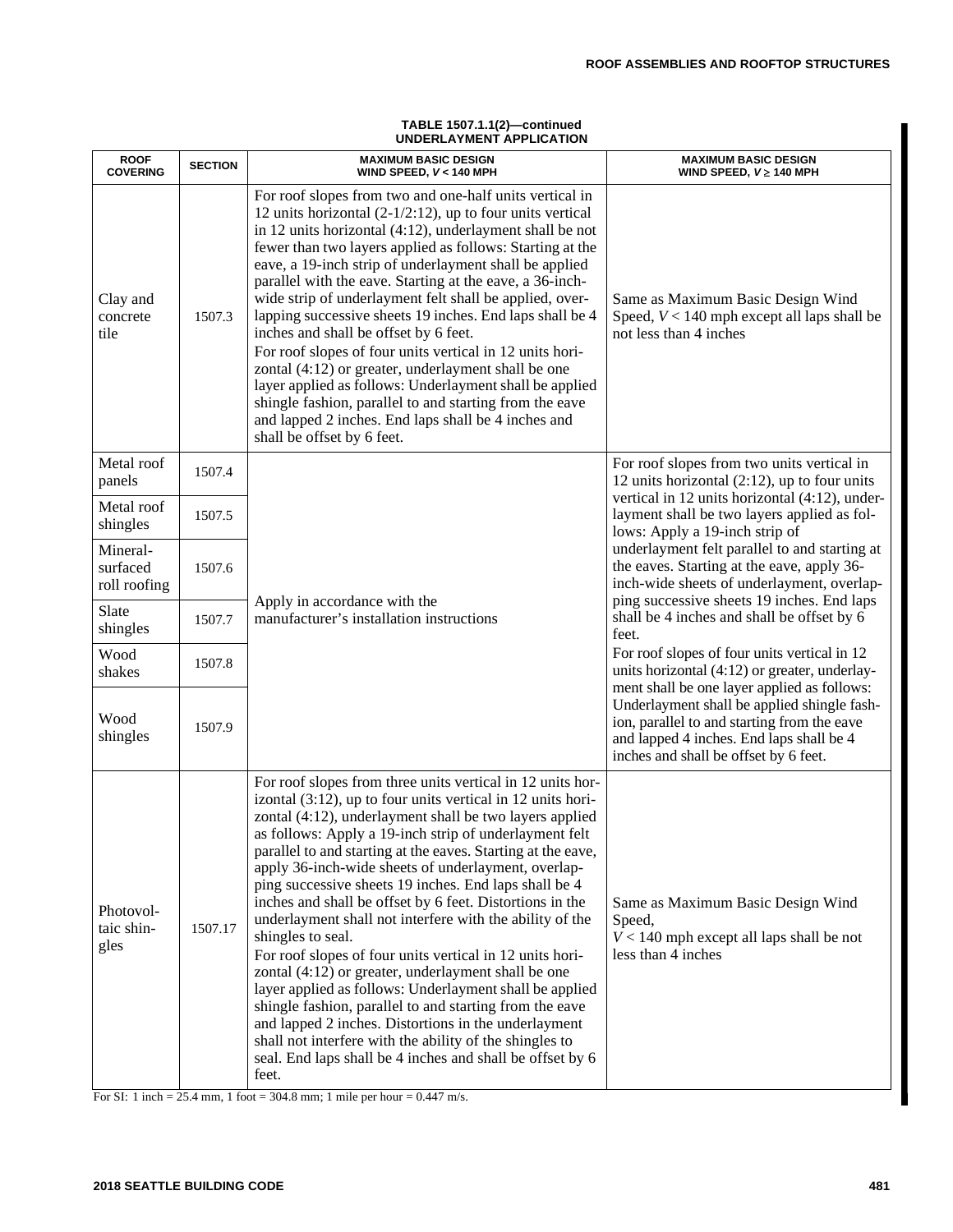| <b>ROOF COVERING</b>                 | <b>SECTION</b> | <b>MAXIMUM BASIC</b><br><b>DESIGN WIND</b><br>SPEED, V< 140 MPH | MAXIMUM BASIC DESIGN WIND SPEED, $V \geq 140$ MPH                                                                                                                                                                                                                                                                                                                                                                                                                                                                                                                                   |
|--------------------------------------|----------------|-----------------------------------------------------------------|-------------------------------------------------------------------------------------------------------------------------------------------------------------------------------------------------------------------------------------------------------------------------------------------------------------------------------------------------------------------------------------------------------------------------------------------------------------------------------------------------------------------------------------------------------------------------------------|
| Asphalt<br>shingles                  | 1507.2         |                                                                 | The underlayment shall be attached with corrosion-resistant fasteners in a<br>grid pattern of 12 inches between side laps with a 6-inch spacing at side and                                                                                                                                                                                                                                                                                                                                                                                                                         |
| Clay and<br>concrete tile            | 1507.3         |                                                                 | end laps.<br>Underlayment shall be attached using metal or plastic cap nails or cap staples<br>with a nominal cap diameter of not less than 1 inch. Metal caps shall have a                                                                                                                                                                                                                                                                                                                                                                                                         |
| Photovoltaic<br>shingles             | 1507.17        | Fastened suffi-<br>ciently to hold in<br>place                  | thickness of not less than 32-gage (0.0134 inch) sheet metal. Power-driven<br>metal caps shall have a minimum thickness of 0.010 inch. Minimum<br>thickness of the outside edge of plastic caps shall be 0.035 inch. The cap nail<br>shank shall be not less than 0.083 inch for ring shank cap nails and 0.091<br>inch for smooth shank cap nails. Staples shall be not less than 21 gage (0.032)<br>inch). The cap nail shank and cap staple legs shall have a length sufficient to<br>penetrate through the roof sheathing or not less than 3/4 inch into the roof<br>sheathing. |
| Metal roof<br>panels                 | 1507.4         |                                                                 | The underlayment shall be attached with corrosion-resistant fasteners in a<br>grid pattern of 12 inches between side laps with a 6-inch spacing at side and                                                                                                                                                                                                                                                                                                                                                                                                                         |
| Metal roof<br>shingles               | 1507.5         |                                                                 | end laps.<br>Underlayment shall be attached using metal or plastic cap nails or cap staples<br>with a nominal cap diameter of not less than 1 inch. Metal caps shall have a                                                                                                                                                                                                                                                                                                                                                                                                         |
| Mineral-<br>surfaced roll<br>roofing | 1507.6         | Manufacturer's<br>installation<br>instructions                  | thickness of not less than 32-gage sheet metal. Power-driven metal caps shall<br>have a minimum thickness of 0.010 inch. Minimum thickness of the outside<br>edge of plastic caps shall be 0.035 inch. The cap nail shank shall be not less                                                                                                                                                                                                                                                                                                                                         |
| Slate shingles                       | 1507.7         |                                                                 | than 0.083 inch for ring shank cap nails and 0.091 inch for smooth shank cap                                                                                                                                                                                                                                                                                                                                                                                                                                                                                                        |
| Wood shingles                        | 1507.8         |                                                                 | nails. Staples shall be not less than 21 gage. The cap nail shank and cap staple<br>legs shall have a length sufficient to penetrate through the roof sheathing or                                                                                                                                                                                                                                                                                                                                                                                                                  |
| Wood shakes                          | 1507.9         |                                                                 | not less than 3/4 inch into the roof sheathing.                                                                                                                                                                                                                                                                                                                                                                                                                                                                                                                                     |

#### **TABLE 1507.1.1(3) UNDERLAYMENT ATTACHMENT**

For SI: 1 inch =  $25.4$  mm; 1 mile per hour =  $0.447$  m/s.

**1507.1.2 Ice barriers.** In areas where there has been a history of ice forming along the eaves causing a backup of water, an ice barrier shall be installed for asphalt shingles, metal roof shingles, mineral-surfaced roll roofing, slate and slate-type shingles, wood shingles, and wood shakes. The ice barrier shall consist of not less than two layers of underlayment cemented together, or a self-adhering polymer modified bitumen sheet shall be used in place of normal underlayment and extend from the lowest edges of all roof surfaces to a point not less than 24 inches (610 mm) inside the exterior wall line of the building.

**Exception:** Detached accessory structures that do not contain conditioned floor area.

**1507.2 Asphalt shingles.** The installation of asphalt shingles shall comply with the provisions of this section.

**1507.2.1 Deck requirements.** Asphalt shingles shall be fastened to solidly sheathed decks.

**1507.2.2 Slope.** Asphalt shingles shall only be used on roof slopes of two units vertical in 12 units horizontal (17-percent slope) or greater. For roof slopes from two units vertical in 12 units horizontal (17-percent slope) up to four units vertical in 12 units horizontal (33-percent slope), double underlayment application is required in accordance with Section 1507.2.8.

**1507.2.3 Underlayment.** Underlayment shall comply with Section 1507.1.1.

**1507.2.4 Asphalt shingles.** Asphalt shingles shall comply with ASTM D3462.

**1507.2.5 Fasteners.** Fasteners for asphalt shingles shall be galvanized, stainless steel, aluminum or copper roofing nails, minimum 12-gage [0.105 inch (2.67 mm)] shank with a minimum 3/8-inch-diameter (9.5 mm) head, of a length to penetrate through the roofing materials and not less than 3/4 inch (19.1 mm) into the roof sheathing. Where the roof sheathing is less than 3/4 inch (19.1 mm) thick, the nails shall penetrate through the sheathing. Fasteners shall comply with ASTM F1667.

**1507.2.6 Attachment.** Asphalt shingles shall have the minimum number of fasteners required by the manufacturer, but not less than four fasteners per strip shingle or two fasteners per individual shingle. Where the roof slope exceeds 21 units vertical in 12 units horizontal (21:12), shingles shall be installed as required by the manufacturer.

**1507.2.7 Ice barrier.** Where required, ice barriers shall comply with Section 1507.1.2.

**1507.2.8 Flashings.** Flashing for asphalt shingles shall comply with this section. Flashing shall be applied in accordance with this section and the asphalt shingle manufacturer's printed instructions.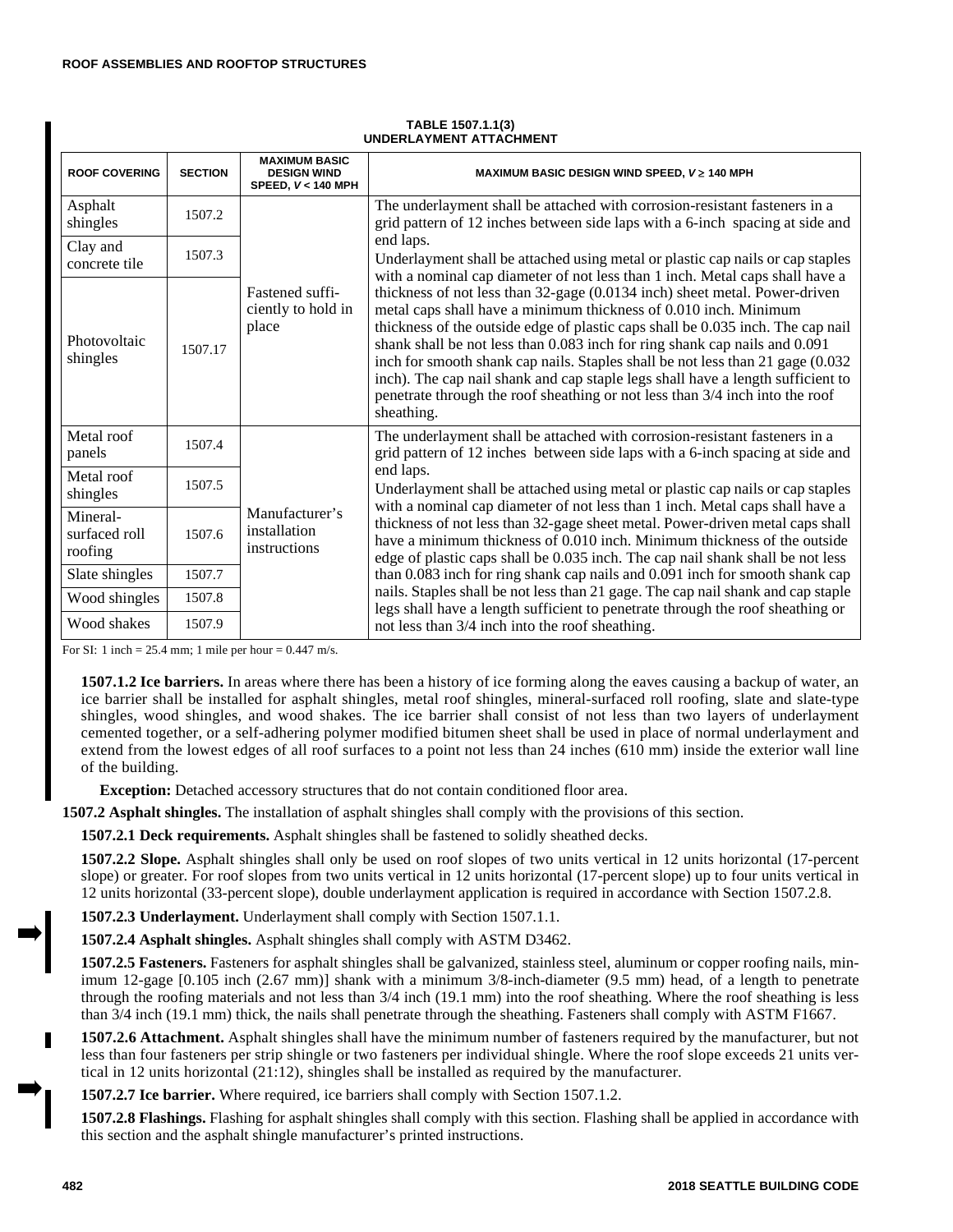**1507.2.8.1 Base and cap flashing.** Base and cap flashing shall be installed in accordance with the manufacturer's instructions. Base flashing shall be of either corrosion-resistant metal of minimum nominal 0.019-inch (0.483 mm) thickness or mineral-surfaced roll roofing weighing not less than 77 pounds per 100 square feet  $(3.76 \text{ kg/m}^2)$ . Cap flashing shall be corrosion-resistant metal of minimum nominal 0.019-inch (0.483 mm) thickness.

**1507.2.8.2 Valleys.** Valley linings shall be installed in accordance with the manufacturer's instructions before applying shingles. Valley linings of the following types shall be permitted:

- 1. For open valleys (valley lining exposed) lined with metal, the valley lining shall be not less than 24 inches (610 mm) wide and of any of the corrosion-resistant metals in Table 1507.2.8.2.
- 2. For open valleys, valley lining of two plies of mineral-surfaced roll roofing complying with ASTM D3909 or ASTM D6380 shall be permitted. The bottom layer shall be 18 inches (457 mm) and the top layer not less than 36 inches (914 mm) wide.
- 3. For closed valleys (valleys covered with shingles), valley lining of one ply of smooth roll roofing complying with ASTM D6380, and not less than 36 inches (914 mm) wide or types as described in Item 1 or 2 above shall be permitted. Self-adhering polymer modified bitumen underlayment bearing a label indicating compliance with ASTM D1970 shall be permitted in lieu of the lining material.

| <b>MATERIAL</b>                         | <b>MINIMUM THICKNESS</b> | <b>GAGE</b>          | <b>WEIGHT</b>                    |
|-----------------------------------------|--------------------------|----------------------|----------------------------------|
| Aluminum                                | $0.024$ in.              |                      |                                  |
| $\overline{\text{Col}}$ d-rolled copper | $0.0216$ in.             |                      | ASTM B370, 16 oz. per square ft. |
| Copper                                  |                          |                      | 16 oz                            |
| Galvanized steel                        | $0.0179$ in.             | 26 (zinc-coated G90) |                                  |
| High-yield copper                       | $0.0162$ in.             |                      | ASTM B370, 12 oz. per square ft. |
| Lead                                    |                          |                      | 2.5 pounds                       |
| Lead-coated copper                      | $0.0216$ in.             |                      | ASTM B101, 16 oz. per square ft. |
| Lead-coated high-yield copper           | $0.0162$ in.             |                      | ASTM B101, 12 oz. per square ft. |
| Painted terne                           |                          |                      | 20 pounds                        |
| Stainless steel                         |                          | 28                   |                                  |
| Zinc alloy                              | $0.027$ in.              |                      |                                  |

#### **TABLE 1507.2.8.2 VALLEY LINING MATERIAL**

For SI: 1 inch = 25.4 mm, 1 pound =  $0.454$  kg, 1 ounce = 28.35 g, 1 square foot =  $0.0929$  m<sup>2</sup>.

**1507.2.8.3 Drip edge.** A drip edge shall be provided at eaves and rake edges of shingle roofs. Adjacent segments of the drip edge shall be lapped not less than 2 inches (51 mm). The vertical leg of drip edges shall be not less than 1-1/2 inches (38 mm) in width and shall extend not less than 1/4 inch (6.4 mm) below sheathing. The drip edge shall extend back on the roof not less than 2 inches (51 mm). Underlayment shall be installed over drip edges along eaves. Drip edges shall be installed over underlayment along rake edges. Drip edges shall be mechanically fastened at intervals not greater than 12 inches (305 mm) on center.

**1507.3 Clay and concrete tile.** The installation of clay and concrete tile shall comply with the provisions of this section.

**1507.3.1 Deck requirements.** Concrete and clay tile shall be installed only over solid sheathing or spaced structural sheathing boards.

**1507.3.2 Deck slope.** Clay and concrete roof tile shall be installed on roof slopes of 2-1/2 units vertical in 12 units horizontal (21-percent slope) or greater. For roof slopes from 2-1/2 units vertical in 12 units horizontal (21-percent slope) to four units vertical in 12 units horizontal (33-percent slope), double underlayment application is required in accordance with Section 1507.3.3.

**1507.3.3 Underlayment.** Unless otherwise noted, required underlayment shall conform to: ASTM D226, Type II; ASTM D2626 or ASTM D6380, Class M mineral-surfaced roll roofing.

**1507.3.4 Clay tile.** Clay roof tile shall comply with ASTM C1167.

**1507.3.5 Concrete tile.** Concrete roof tile shall comply with ASTM C1492.

**1507.3.6 Fasteners.** Tile fasteners shall be corrosion resistant and not less than 11-gage, 5/16-inch (8.0 mm) head, and of sufficient length to penetrate the deck not less than 3/4 inch (19.1 mm) or through the thickness of the deck, whichever is less. Attaching wire for clay or concrete tile shall not be smaller than 0.083 inch (2.1 mm). Perimeter fastening areas include three tile courses but not less than 36 inches (914 mm) from either side of hips or ridges and edges of eaves and gable rakes.

**1507.3.7 Attachment.** Clay and concrete roof tiles shall be fastened in accordance with Table 1507.3.7.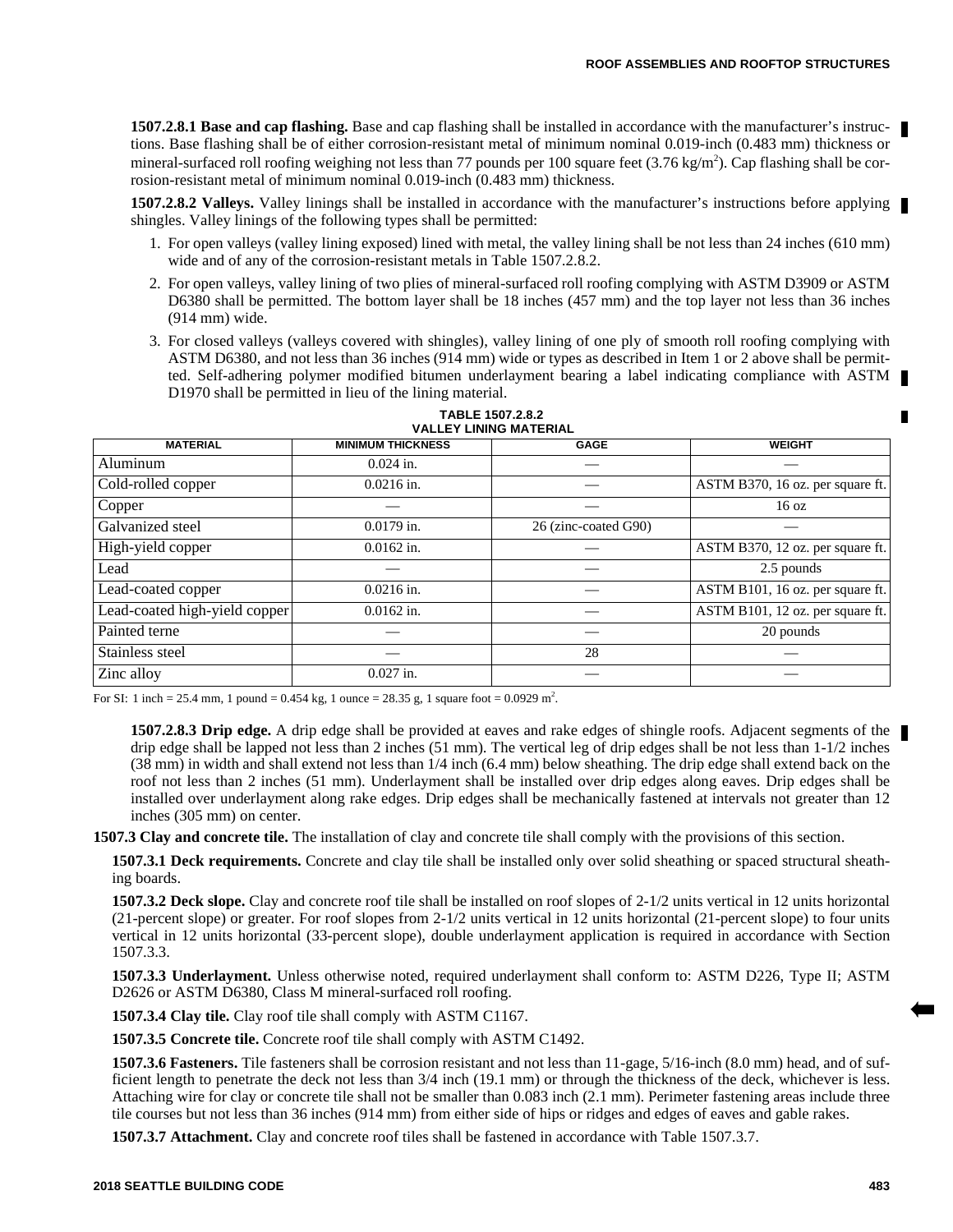|   | <b>GENERAL - CLAY OR CONCRETE ROOF TILE</b>                                               |                            |                                                                                                                                                                                                                                                |                                                                                                                        |                                                                                     |
|---|-------------------------------------------------------------------------------------------|----------------------------|------------------------------------------------------------------------------------------------------------------------------------------------------------------------------------------------------------------------------------------------|------------------------------------------------------------------------------------------------------------------------|-------------------------------------------------------------------------------------|
| П | <b>Maximum Allowable Stress</b><br>Design Wind Speed, V <sub>asd</sub> ' (mph)            | Mean roof height<br>(feet) | Roof slope $<$ 3:12                                                                                                                                                                                                                            |                                                                                                                        | Roof slope 3:12 and over                                                            |
|   | 85                                                                                        | $0 - 60$                   | One fastener per tile. Flat<br>tile without vertical laps,                                                                                                                                                                                     | Two fasteners per tile. Only one fastener on slopes of<br>7:12 and less for tiles with installed weight exceeding      |                                                                                     |
|   | 100                                                                                       | $0 - 40$                   | two fasteners per tile.                                                                                                                                                                                                                        | 7.5 lbs./sq. ft. having a width not more than 16 inches.                                                               |                                                                                     |
|   | 100                                                                                       | $>40-60$                   | The head of all tiles shall be nailed. The nose of all eave tiles shall be fastened with<br>approved clips. Rake tiles shall be nailed with two nails. The nose of all ridge, hip<br>and rake tiles shall be set in a bead of roofer's mastic. |                                                                                                                        |                                                                                     |
|   | 110                                                                                       | $0 - 60$                   | The fastening system shall resist the wind forces in Section 1609.5.3.                                                                                                                                                                         |                                                                                                                        |                                                                                     |
|   | 120                                                                                       | $0 - 60$                   |                                                                                                                                                                                                                                                | The fastening system shall resist the wind forces in Section 1609.5.3.                                                 |                                                                                     |
|   | 130                                                                                       | $0 - 60$                   |                                                                                                                                                                                                                                                | The fastening system shall resist the wind forces in Section 1609.5.3.                                                 |                                                                                     |
|   | All                                                                                       | >60                        |                                                                                                                                                                                                                                                | The fastening system shall resist the wind forces in Section 1609.5.3.                                                 |                                                                                     |
|   |                                                                                           |                            | (Installations on spaced/solid sheathing with battens or spaced sheathing)                                                                                                                                                                     | <b>INTERLOCKING CLAY OR CONCRETE ROOF TILE WITH PROJECTING ANCHOR LUGS<sup>d.6</sup></b>                               |                                                                                     |
| П | <b>Maximum Allowable Stress</b><br>Design Wind Speed, V <sub>asd</sub> <sup>f</sup> (mph) | Mean roof height<br>(feet) | Roof slope $< 5:12$                                                                                                                                                                                                                            | Roof slope 5:12 < 12:12                                                                                                | Roof slope<br>12:12 and over                                                        |
|   | 85                                                                                        | $0 - 60$                   | Fasteners are not required.<br>Tiles with installed weight<br>less than 9 lbs./sq. ft.                                                                                                                                                         | One fastener per tile every<br>other row. Perimeter tiles<br>require one fastener. Tiles<br>with installed weight less | One fastener required for<br>every tile. Tiles with<br>installed weight less than 9 |
|   | 100                                                                                       | $0-40$                     | require not fewer than one<br>fastener per tile.                                                                                                                                                                                               | than 9 lbs./sq. ft. require<br>not fewer than one fastener<br>per tile.                                                | lbs./sq. ft. require not<br>fewer than one fastener<br>per tile.                    |
|   | 100                                                                                       | $>40-60$                   | The head of all tiles shall be nailed. The nose of all eave tiles shall be fastened with<br>approved clips. Rake tiles shall be nailed with two nails. The nose of all ridge, hip<br>and rake tiles shall be set in a bead of roofer's mastic. |                                                                                                                        |                                                                                     |
|   | 110                                                                                       | $0 - 60$                   |                                                                                                                                                                                                                                                | The fastening system shall resist the wind forces in Section 1609.5.3.                                                 |                                                                                     |
|   | 120                                                                                       | $0 - 60$                   |                                                                                                                                                                                                                                                | The fastening system shall resist the wind forces in Section 1609.5.3.                                                 |                                                                                     |
|   | 130                                                                                       | $0 - 60$                   |                                                                                                                                                                                                                                                | The fastening system shall resist the wind forces in Section 1609.5.3.                                                 |                                                                                     |
|   | All                                                                                       | >60                        |                                                                                                                                                                                                                                                | The fastening system shall resist the wind forces in Section 1609.5.3.                                                 |                                                                                     |
|   |                                                                                           |                            | (Installations on solid sheathing without battens)                                                                                                                                                                                             | INTERLOCKING CLAY OR CONCRETE ROOF TILE WITH PROJECTING ANCHOR LUGS                                                    |                                                                                     |
|   | <b>Maximum Allowable Stress</b><br>Wind Speed, $V_{asd}$ <sup>f</sup> (mph)               | Mean roof height<br>(feet) |                                                                                                                                                                                                                                                | All roof slopes                                                                                                        |                                                                                     |
|   | 85                                                                                        | $0 - 60$                   | One fastener per tile.                                                                                                                                                                                                                         |                                                                                                                        |                                                                                     |
|   | 100                                                                                       | $0 - 40$                   | One fastener per tile.                                                                                                                                                                                                                         |                                                                                                                        |                                                                                     |
|   | 100                                                                                       | $>40-60$                   | The head of all tiles shall be nailed. The nose of all eave tiles shall be fastened with<br>approved clips. Rake tiles shall be nailed with two nails. The nose of all ridge, hip<br>and rake tiles shall be set in a bead of roofer's mastic. |                                                                                                                        |                                                                                     |
|   | 110                                                                                       | $0 - 60$                   |                                                                                                                                                                                                                                                | The fastening system shall resist the wind forces in Section 1609.5.3.                                                 |                                                                                     |
|   | 120                                                                                       | $0 - 60$                   |                                                                                                                                                                                                                                                | The fastening system shall resist the wind forces in Section 1609.5.3.                                                 |                                                                                     |
|   | 130                                                                                       | $0 - 60$                   |                                                                                                                                                                                                                                                | The fastening system shall resist the wind forces in Section 1609.5.3.                                                 |                                                                                     |
|   | All                                                                                       | >60                        |                                                                                                                                                                                                                                                | The fastening system shall resist the wind forces in Section 1609.5.3.                                                 |                                                                                     |

## **TABLE 1507.3.7 CLAY AND CONCRETE TILE ATTACHMENTa, b, c**

For SI: 1 inch = 25.4 mm, 1 foot = 304.8 mm, 1 mile per hour = 0.447 m/s, 1 pound per square foot = 4.882 kg/m<sup>2</sup>.

a. Minimum fastener size. Corrosion-resistant nails not less than No. 11 gage with 5/16-inch head. Fasteners shall be long enough to penetrate into the sheathing 3/4 inch or through the thickness of the sheathing, whichever is less. Attaching wire for clay and concrete tile shall not be smaller than 0.083 inch.

b. Snow areas. Not fewer than two fasteners per tile are required or battens and one fastener.

c. Roof slopes greater than 24:12. The nose of all tiles shall be securely fastened.

d. Horizontal battens. Battens shall be not less than 1 inch by 2 inch nominal. Provisions shall be made for drainage by a riser of not less than 1/8 inch at each nail or by 4-foot-long battens with not less than a 1/2-inch separation between battens. Horizontal battens are required for slopes over 7:12.

e. Perimeter fastening areas include three tile courses but not less than 36 inches from either side of hips or ridges and edges of eaves and gable rakes.

f. *Vasd* shall be determined in accordance with Section 1609.3.1.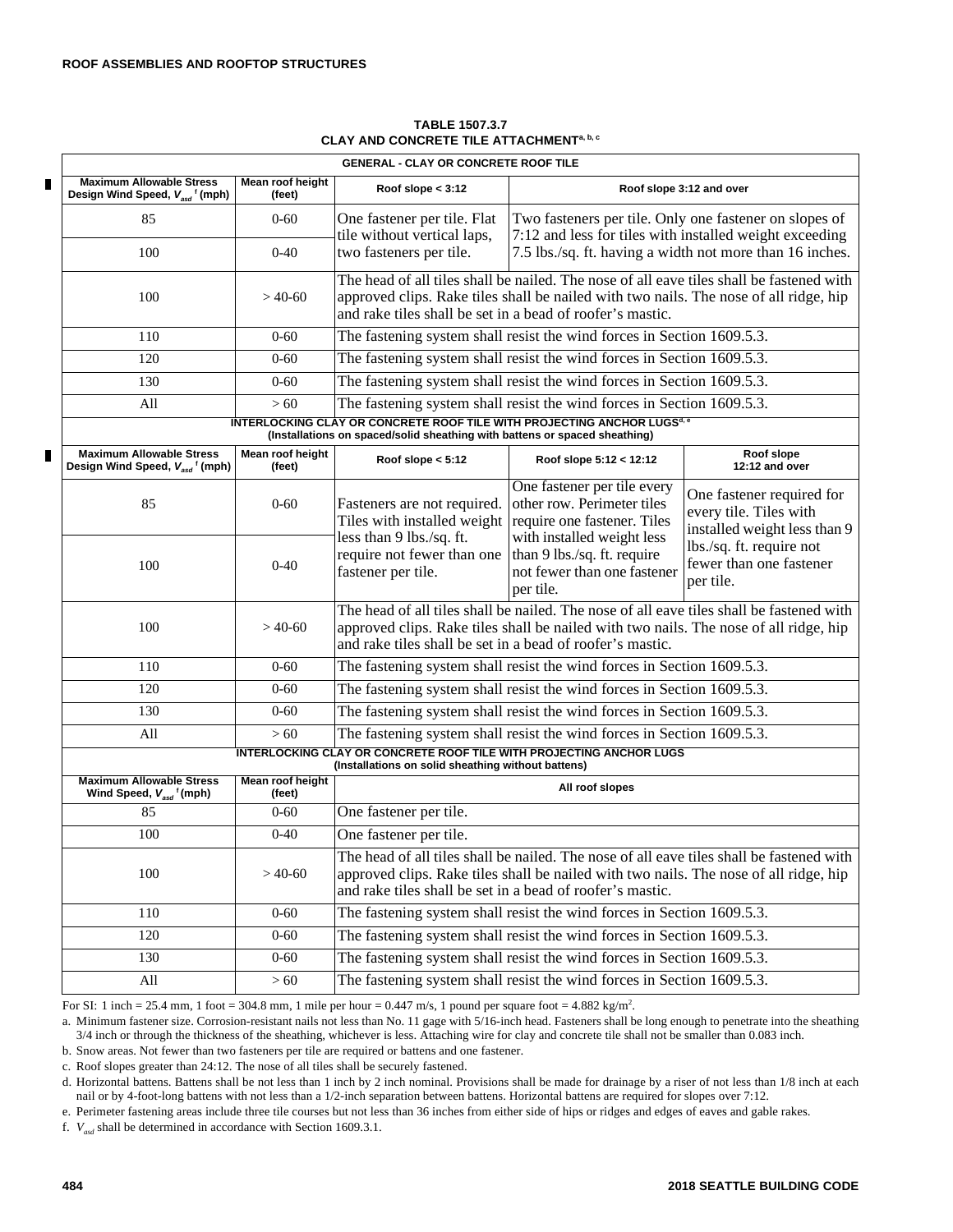**1507.3.8 Application.** Tile shall be applied according to the manufacturer's installation instructions, based on the following:

- 1. Climatic conditions.
- 2. Roof slope.
- 3. Underlayment system.
- 4. Type of tile being installed.

**1507.3.9 Flashing.** At the juncture of the roof vertical surfaces, flashing and counterflashing shall be provided in accordance with the manufacturer's installation instructions, and where of metal, shall be not less than 0.019-inch (0.48 mm) (No. 26 galvanized sheet gage) corrosion-resistant metal. The valley flashing shall extend not less than 11 inches (279 mm) from the centerline each way and have a splash diverter rib not less than 1 inch (25 mm) high at the flow line formed as part of the flashing. Sections of flashing shall have an end lap of not less than 4 inches (102 mm). For roof slopes of three units vertical in 12 units horizontal (25-percent slope) and over, the valley flashing shall have a 36-inch-wide (914 mm) underlayment of either one layer of Type I underlayment running the full length of the valley, or a self-adhering polymer-modified bitumen sheet bearing a label indicating compliance with ASTM D1970, in addition to other required underlayment. In areas where the average daily temperature in January is  $25^{\circ}F$  (-4 $^{\circ}C$ ) or less or where there is a possibility of ice forming along the eaves causing a backup of water, the metal valley flashing underlayment shall be solid cemented to the roofing underlayment for slopes under seven units vertical in 12 units horizontal (58-percent slope) or self-adhering polymer-modified bitumen sheet shall be installed.

**1507.4 Metal roof panels.** The installation of metal roof panels shall comply with the provisions of this section.

**1507.4.1 Deck requirements.** Metal roof panel roof coverings shall be applied to a solid or closely fitted deck, except where the roof covering is specifically designed to be applied to spaced supports.

**1507.4.2 Deck slope.** Minimum slopes for metal roof panels shall comply with the following:

- 1. The minimum slope for lapped, nonsoldered seam metal roof panels without applied lap sealant shall be three units vertical in 12 units horizontal (25-percent slope).
- 2. The minimum slope for lapped, nonsoldered seam metal roof panels with applied lap sealant shall be one-half unit vertical in 12 units horizontal (4-percent slope). Lap sealants shall be applied in accordance with the approved manufacturer's installation instructions.
- 3. The minimum slope for standing-seam metal roof panel systems shall be one-quarter unit vertical in 12 units horizontal (2-percent slope).

**1507.4.3 Material standards.** Metal-sheet roof covering systems that incorporate supporting structural members shall be designed in accordance with Chapter 22. Metal-sheet roof coverings installed over structural decking shall comply with Table 1507.4.3(1). The materials used for metal-sheet roof coverings shall be naturally corrosion resistant or provided with corrosion resistance in accordance with the standards and minimum thicknesses shown in Table 1507.4.3(2).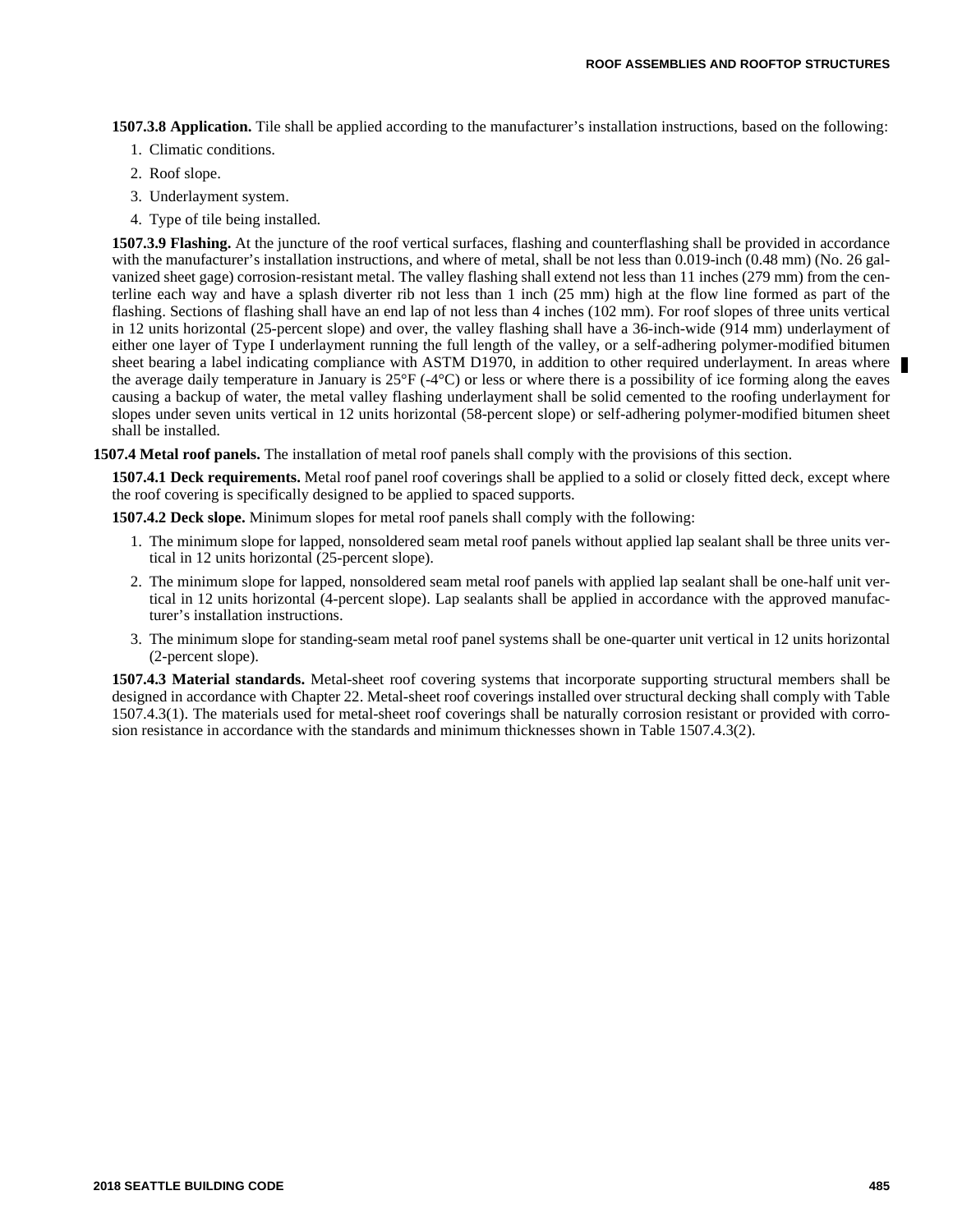| <b>ROOF COVERING TYPE</b>        | <b>STANDARD APPLICATION RATE/THICKNESS</b>                                                                                                                                         |
|----------------------------------|------------------------------------------------------------------------------------------------------------------------------------------------------------------------------------|
| Aluminum                         | ASTM B209, 0.024 inch minimum thickness for roll-formed panels and 0.019 inch mini-<br>mum thickness for press-formed shingles.                                                    |
| Aluminum-zinc alloy coated steel | <b>ASTM A792 AZ 50</b>                                                                                                                                                             |
| Cold-rolled copper               | ASTM B370 minimum 16 oz./sq. ft. and 12 oz./sq. ft. high yield copper for metal-sheet<br>roof covering systems: 12 oz./sq. ft. for preformed metal shingle systems.                |
| Copper                           | 16 oz./sq. ft. for metal-sheet roof-covering systems; 12 oz./sq. ft. for preformed metal<br>shingle systems.                                                                       |
| Galvanized steel                 | ASTM A653 G-90 zinc-coated. <sup>a</sup>                                                                                                                                           |
| Hard lead                        | $2$ lbs./sq. ft.                                                                                                                                                                   |
| Lead-coated copper               | ASTM B <sub>101</sub>                                                                                                                                                              |
| Prepainted steel                 | ASTM A755                                                                                                                                                                          |
| Soft lead                        | $3$ lbs./sq. ft.                                                                                                                                                                   |
| Stainless steel                  | ASTM A240, 300 Series Alloys                                                                                                                                                       |
| <b>Steel</b>                     | ASTM A924                                                                                                                                                                          |
| Terne and terne-coated stainless | Terne coating of 40 lbs. per double base box, field painted where applicable in accordance<br>with manufacturer's installation instructions.                                       |
| Zinc                             | 0.027 inch minimum thickness; 99.995% electrolytic high grade zinc with alloy additives<br>of copper $(0.08\% - 0.20\%)$ , titanium $(0.07\% - 0.12\%)$ and aluminum $(0.015\%)$ . |

#### **TABLE 1507.4.3(1) METAL ROOF COVERINGS**

For SI: 1 ounce per square foot =  $0.305 \text{ kg/m}^2$ ,

1 pound per square foot =  $4.882 \text{ kg/m}^2$ ,

1 inch =  $25.4$  mm, 1 pound =  $0.454$  kg.

a. For Group U buildings, the minimum coating thickness for ASTM A653 galvanized steel roofing shall be G-60.

#### **TABLE 1507.4.3(2) MINIMUM CORROSION RESISTANCE**

| 55% Aluminum-zinc alloy coated steel | <b>ASTM A792 AZ 50</b> |
|--------------------------------------|------------------------|
| 5% Aluminum alloy-coated steel       | IASTM A875 GF60        |
| Aluminum-coated steel                | IASTM A463 T2 65       |
| Galvanized steel                     | <b>ASTM A653 G-90</b>  |
| Prepainted steel                     | ASTM A755 <sup>a</sup> |

a. Paint systems in accordance with ASTM A755 shall be applied over steel products with corrosion-resistant coatings complying with ASTM A463, ASTM A653, ASTM A792 or ASTM A875.

**1507.4.4 Attachment.** Metal roof panels shall be secured to the supports in accordance with the approved manufacturer's fasteners. In the absence of manufacturer recommendations, the following fasteners shall be used:

- 1. Galvanized fasteners shall be used for steel roofs.
- 2. Copper, brass, bronze, copper alloy or 300 series stainless-steel fasteners shall be used for copper roofs.
- 3. Stainless-steel fasteners are acceptable for all types of metal roofs.
- 4. Aluminum fasteners are acceptable for aluminum roofs attached to aluminum supports.
- **1507.4.5 Underlayment and high wind.** Underlayment shall comply with Section 1507.1.1.

**1507.5 Metal roof shingles.** The installation of metal roof shingles shall comply with the provisions of this section.

**1507.5.1 Deck requirements.** Metal roof shingles shall be applied to a solid or closely fitted deck, except where the roof covering is specifically designed to be applied to spaced sheathing.

**1507.5.2 Deck slope.** Metal roof shingles shall not be installed on roof slopes below three units vertical in 12 units horizontal (25-percent slope).

**1507.5.3 Underlayment.** Underlayment shall comply with Section 1507.1.1.

**1507.5.4 Ice barrier.** Where required, ice barriers shall comply with Section 1507.1.2.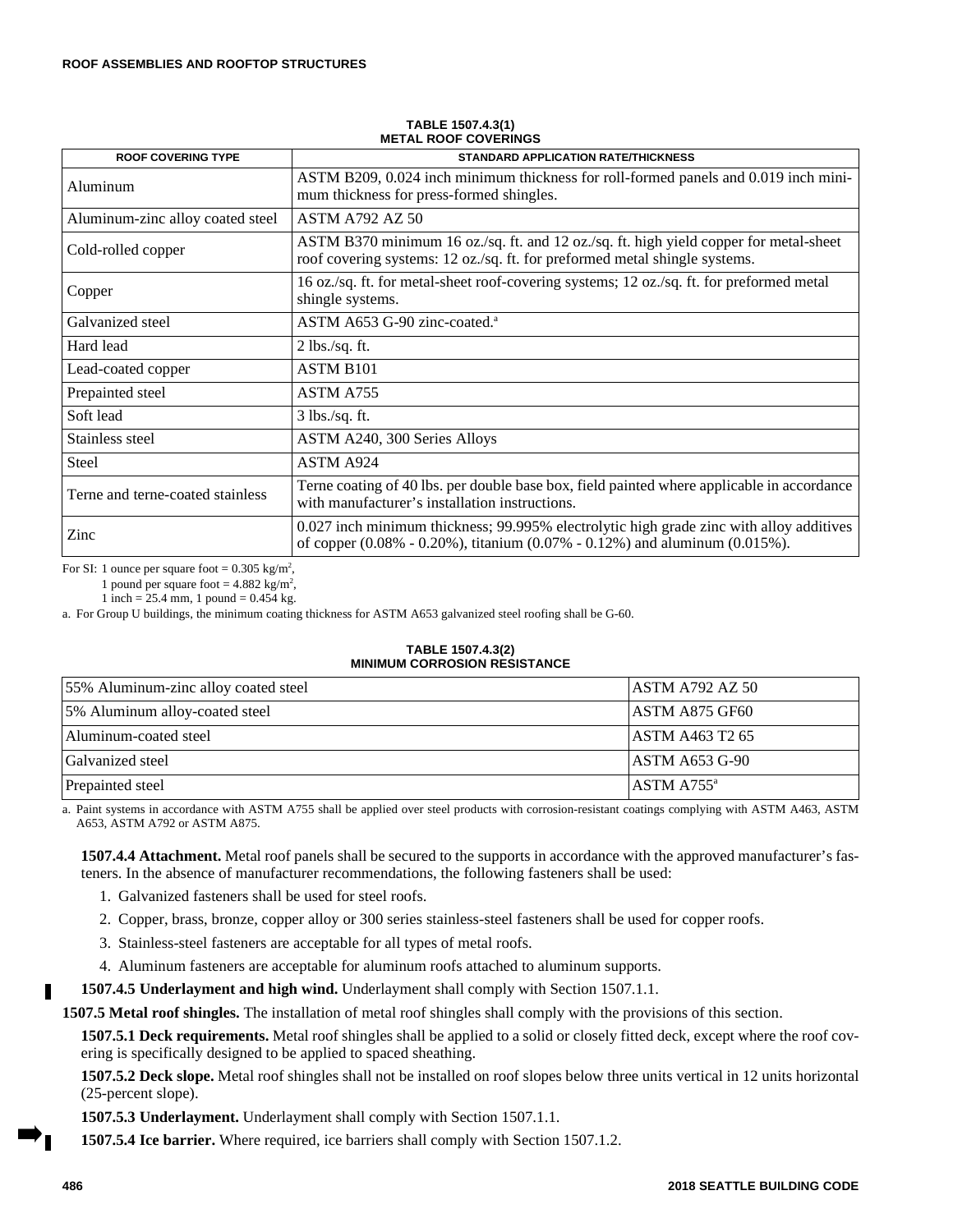**1507.5.5 Material standards.** Metal roof shingle roof coverings shall comply with Table 1507.4.3(1). The materials used for metal-roof shingle roof coverings shall be naturally corrosion resistant or provided with corrosion resistance in accordance with the standards and minimum thicknesses specified in the standards listed in Table 1507.4.3(2).

**1507.5.6 Attachment.** Metal roof shingles shall be secured to the roof in accordance with the *approved* manufacturer's installation instructions.

**1507.5.7 Flashing.** Roof valley flashing shall be of corrosion-resistant metal of the same material as the roof covering or shall comply with the standards in Table 1507.4.3(1). The valley flashing shall extend not less than 8 inches (203 mm) from the centerline each way and shall have a splash diverter rib not less than 3/4 inch (19.1 mm) high at the flow line formed as part of the flashing. Sections of flashing shall have an end lap of not less than 4 inches (102 mm). In areas where the average daily temperature in January is 25°F (-4°C) or less or where there is a possibility of ice forming along the eaves causing a backup of water, the metal valley flashing shall have a 36-inch-wide (914 mm) underlayment directly under it consisting of either one layer of underlayment running the full length of the valley or a self-adhering polymer-modified bitumen sheet bearing a label indicating compliance with ASTM D1970, in addition to underlayment required for metal roof shingles. The metal valley flashing underlayment shall be solidly cemented to the roofing underlayment for roof slopes under seven units vertical in 12 units horizontal (58-percent slope) or self-adhering polymer-modified bitumen sheet shall be installed.

**1507.6 Mineral-surfaced roll roofing.** The installation of mineral-surfaced roll roofing shall comply with this section.

**1507.6.1 Deck requirements.** Mineral-surfaced roll roofing shall be fastened to solidly sheathed roofs.

**1507.6.2 Deck slope.** Mineral-surfaced roll roofing shall not be applied on roof slopes below one unit vertical in 12 units horizontal (8-percent slope).

**1507.6.3 Underlayment.** Underlayment shall comply with Section 1507.1.1.

**1507.6.4 Ice barrier.** Where required, ice barriers shall comply with Section 1507.1.2.

**1507.6.5 Material standards.** Mineral-surfaced roll roofing shall conform to ASTM D3909 or ASTM D6380.

**1507.7 Slate shingles.** The installation of slate shingles shall comply with the provisions of this section.

**1507.7.1 Deck requirements.** Slate shingles shall be fastened to solidly sheathed roofs.

**1507.7.2 Deck slope.** Slate shingles shall only be used on slopes of four units vertical in 12 units horizontal (4:12) or greater.

**1507.7.3 Underlayment.** Underlayment shall comply with Section 1507.1.1.

**1507.7.4 Ice barrier.** Where required, ice barriers shall comply with Section 1507.1.2.

**1507.7.5 Material standards.** Slate shingles shall comply with ASTM C406.

**1507.7.6 Application.** Minimum headlap for slate shingles shall be in accordance with Table 1507.7.6. Slate shingles shall be secured to the roof with two fasteners per slate.

| <b>SLOPE</b>              | <b>HEADLAP</b> (inches) |  |
|---------------------------|-------------------------|--|
| $ 4:12 <$ slope $< 8:12$  |                         |  |
| $ 8:12 <$ slope $< 20:12$ |                         |  |
| slope $\geq 20:12$        |                         |  |

**TABLE 1507.7.6 SLATE SHINGLE HEADLAP**

For SI: 1 inch = 25.4 mm.

**1507.7.7 Flashing.** Flashing and counterflashing shall be made with sheet metal. Valley flashing shall be not less than 15 inches (381 mm) wide. Valley and flashing metal shall be a minimum uncoated thickness of 0.0179-inch (0.455 mm) zinccoated G90. Chimneys, stucco or brick walls shall have not fewer than two plies of felt for a cap flashing consisting of a 4 inch-wide (102 mm) strip of felt set in plastic cement and extending 1 inch (25 mm) above the first felt and a top coating of plastic cement. The felt shall extend over the base flashing 2 inches (51 mm).

**1507.8 Wood shingles.** The installation of wood shingles shall comply with the provisions of this section and Table 1507.8.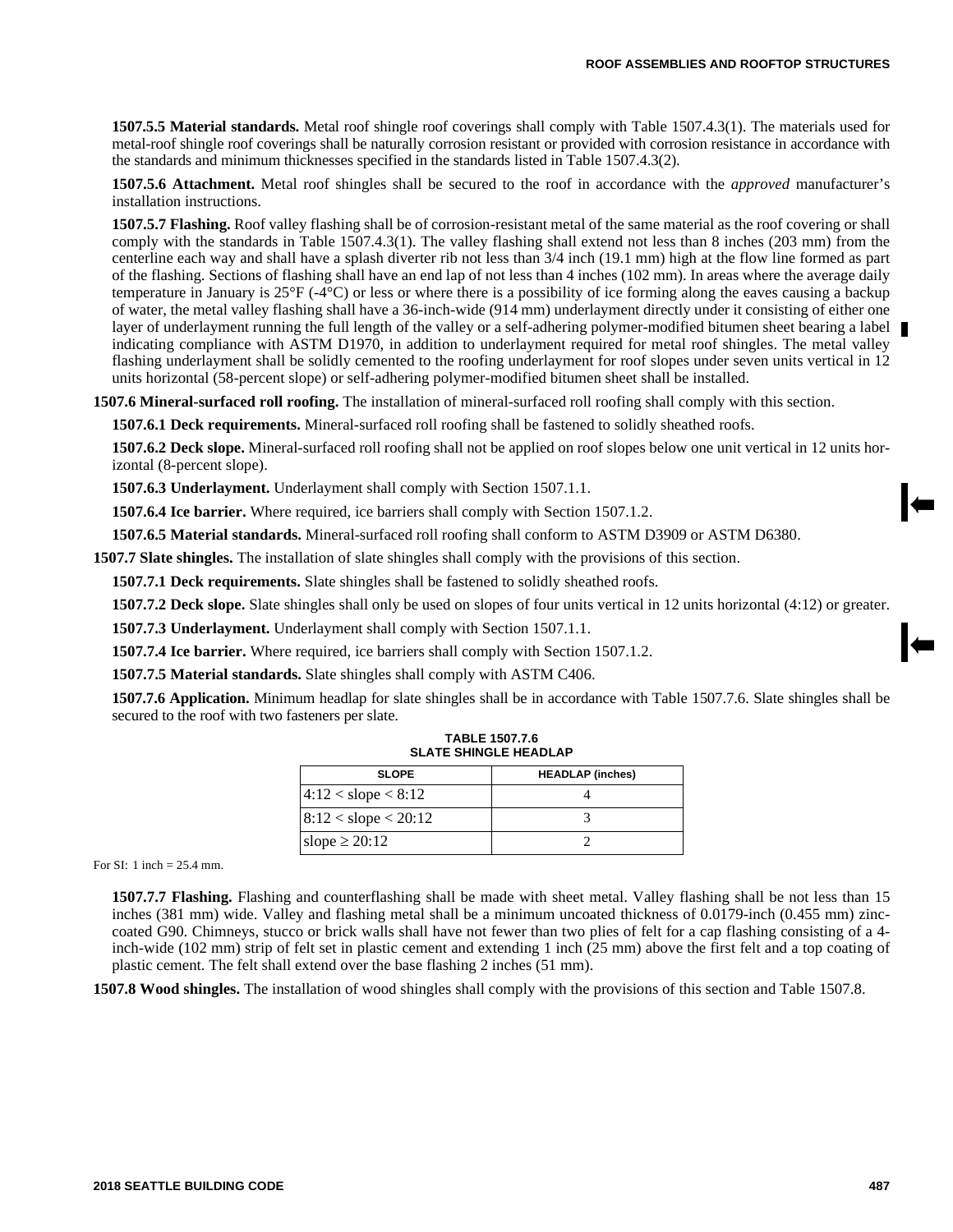| <b>ROOF ITEM</b>                                                                                                                                                                        | <b>WOOD SHINGLES</b>                                                                                                                                                                                                                                                                                  | <b>WOOD SHAKES</b>                                                                                                                                                                                                                                                                                                                                                                                                                |
|-----------------------------------------------------------------------------------------------------------------------------------------------------------------------------------------|-------------------------------------------------------------------------------------------------------------------------------------------------------------------------------------------------------------------------------------------------------------------------------------------------------|-----------------------------------------------------------------------------------------------------------------------------------------------------------------------------------------------------------------------------------------------------------------------------------------------------------------------------------------------------------------------------------------------------------------------------------|
| 1. Roof slope                                                                                                                                                                           | Wood shingles shall be installed on slopes of not<br>less than three units vertical in 12 units horizontal<br>(3:12).                                                                                                                                                                                 | Wood shakes shall be installed on slopes of not<br>less than four units vertical in 12 units horizontal<br>(4:12).                                                                                                                                                                                                                                                                                                                |
| 2. Deck requirement                                                                                                                                                                     |                                                                                                                                                                                                                                                                                                       |                                                                                                                                                                                                                                                                                                                                                                                                                                   |
| Temperate climate                                                                                                                                                                       | Shingles shall be applied to roofs with solid or<br>spaced sheathing. Where spaced sheathing is<br>used, sheathing boards shall be not less than $1" \times$<br>4" nominal dimensions and shall be spaced on<br>centers equal to the weather exposure to coincide<br>with the placement of fasteners. | Shakes shall be applied to roofs with solid or<br>spaced sheathing. Where spaced sheathing is<br>used, sheathing boards shall be not less than $1" \times$<br>4" nominal dimensions and shall be spaced on<br>centers equal to the weather exposure to coincide<br>with the placement of fasteners. Where $1" \times 4"$<br>spaced sheathing is installed at 10 inches, boards<br>must be installed between the sheathing boards. |
| In areas where the aver-<br>age daily temperature in<br>January is 25°F or less or<br>where there is a possibil-<br>ity of ice forming along<br>the eaves causing a<br>backup of water. | Solid sheathing is required.                                                                                                                                                                                                                                                                          | Solid sheathing is required.                                                                                                                                                                                                                                                                                                                                                                                                      |
| 3. Interlayment                                                                                                                                                                         | No requirements.                                                                                                                                                                                                                                                                                      | Interlayment shall comply with ASTM D226,<br>Type 1.                                                                                                                                                                                                                                                                                                                                                                              |
| 4. Underlayment                                                                                                                                                                         |                                                                                                                                                                                                                                                                                                       |                                                                                                                                                                                                                                                                                                                                                                                                                                   |
| Temperate climate                                                                                                                                                                       | Underlayment shall comply with Section<br>1507.1.1.                                                                                                                                                                                                                                                   | Underlayment shall comply with Section<br>1507.1.1.                                                                                                                                                                                                                                                                                                                                                                               |
| 5. Application                                                                                                                                                                          |                                                                                                                                                                                                                                                                                                       |                                                                                                                                                                                                                                                                                                                                                                                                                                   |
| Attachment                                                                                                                                                                              | Fasteners for wood shingles shall be hot-dipped<br>galvanized or Type 304 (Type 316 for coastal<br>areas) stainless steel with a minimum penetration<br>of 0.75 inch into the sheathing. For sheathing less<br>than 0.5 inch thick, the fasteners shall extend<br>through the sheathing.              | Fasteners for wood shakes shall be hot-dipped<br>galvanized or Type 304 (Type 316 for coastal<br>areas) with a minimum penetration of 0.75 inch<br>into the sheathing. For sheathing less than 0.5<br>inch thick, the fasteners shall extend through the<br>sheathing.                                                                                                                                                            |
| No. of fasteners                                                                                                                                                                        | Two per shingle.                                                                                                                                                                                                                                                                                      | Two per shake.                                                                                                                                                                                                                                                                                                                                                                                                                    |
| Exposure                                                                                                                                                                                | Weather exposures shall not exceed those set<br>forth in Table 1507.8.7.                                                                                                                                                                                                                              | Weather exposures shall not exceed those set<br>forth in Table 1507.9.8.                                                                                                                                                                                                                                                                                                                                                          |
| Method                                                                                                                                                                                  | Shingles shall be laid with a side lap of not less<br>than 1.5 inches between joints in courses, and no<br>two joints in any three adjacent courses shall be<br>in direct alignment. Spacing between shingles<br>shall be 0.25 to 0.375 inch.                                                         | Shakes shall be laid with a side lap of not less<br>than 1.5 inches between joints in adjacent<br>courses. Spacing between shakes shall not be less<br>than 0.375 inch or more than 0.625 inch for<br>shakes and taper sawn shakes of naturally durable<br>wood and shall be 0.25 to 0.375 inch for<br>preservative-treated taper sawn shakes.                                                                                    |
| Flashing                                                                                                                                                                                | In accordance with Section 1507.8.8.                                                                                                                                                                                                                                                                  | In accordance with Section 1507.9.9.                                                                                                                                                                                                                                                                                                                                                                                              |

**TABLE 1507.8 WOOD SHINGLE AND SHAKE INSTALLATION**

For SI: 1 inch = 25.4 mm,  $^{\circ}C = [(^{\circ}F) - 32]/1.8$ .

**1507.8.1 Deck requirements.** Wood shingles shall be installed on solid or spaced sheathing. Where spaced sheathing is used, sheathing boards shall be not less than 1-inch by 4-inch (25 mm by 102 mm) nominal dimensions and shall be spaced on centers equal to the weather exposure to coincide with the placement of fasteners.

**1507.8.1.1 Solid sheathing required.** Solid sheathing is required in areas where the average daily temperature in January is 25°F (-4°C) or less or where there is a possibility of ice forming along the eaves causing a backup of water.

**1507.8.2 Deck slope.** Wood shingles shall be installed on slopes of not less than three units vertical in 12 units horizontal (25 percent slope).

**1507.8.3 Underlayment.** Underlayment shall comply with Section 1507.1.1.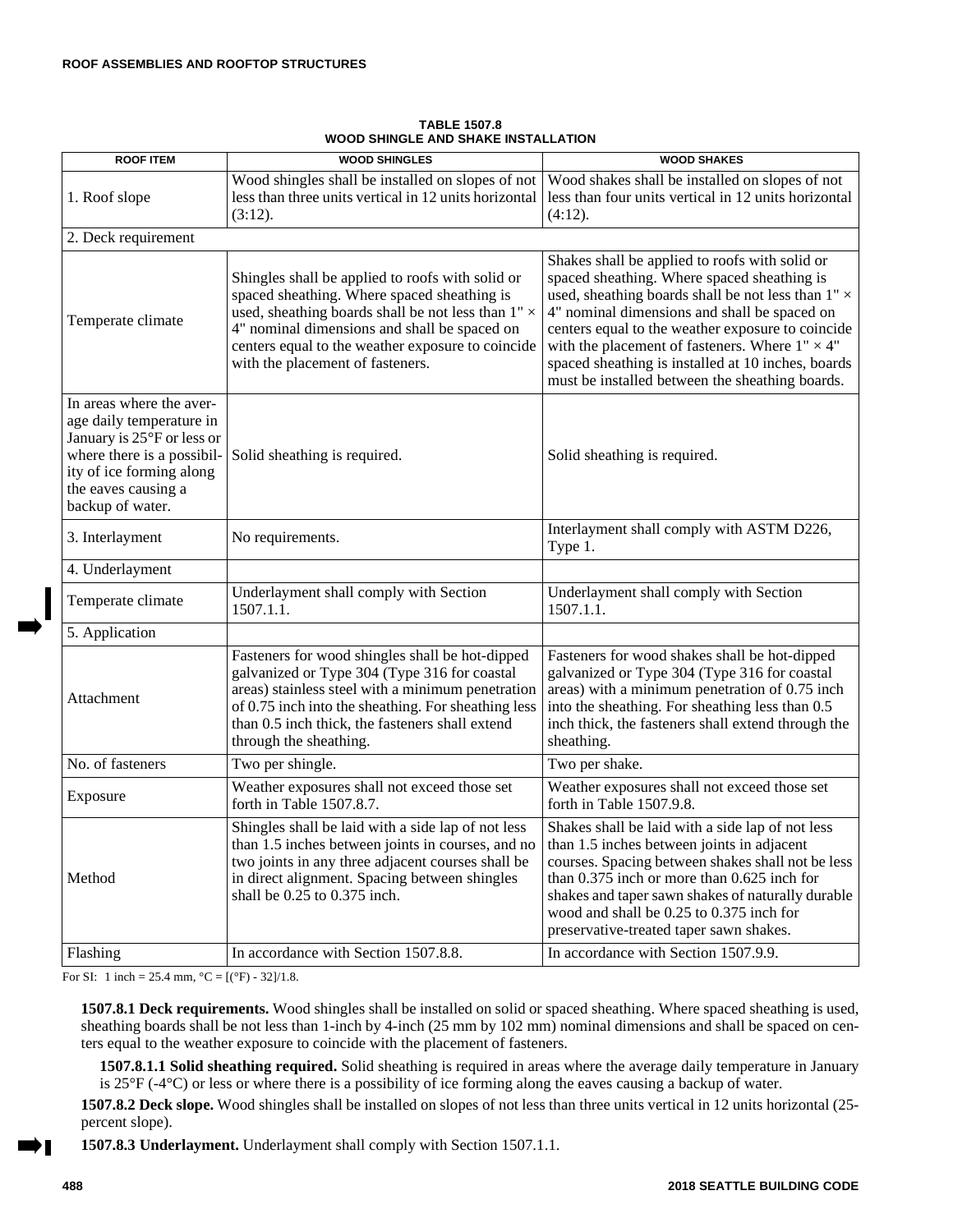**1507.8.4 Ice barrier.** Where required, ice barriers shall comply with Section 1507.1.2.

**1507.8.5 Material standards.** Wood shingles shall be of naturally durable wood and comply with the requirements of Table 1507.8.5.

| <b>WOOD SHINGLE MATERIAL REQUIREMENTS</b> |                                            |                      |
|-------------------------------------------|--------------------------------------------|----------------------|
| <b>MATERIAL</b>                           | <b>APPLICABLE</b><br><b>MINIMUM GRADES</b> | <b>GRADING RULES</b> |
| Wood shingles of naturally durable wood   | $1, 2 \text{ or } 3$                       | CSSB                 |

**TABLE 1507.8.5**

CSSB = Cedar Shake and Shingle Bureau.

**1507.8.6 Attachment.** Fasteners for wood shingles shall be corrosion resistant with a minimum penetration of 3/4 inch (19.1 mm) into the sheathing. For sheathing less than  $1/2$  inch (12.7 mm) in thickness, the fasteners shall extend through the sheathing. Each shingle shall be attached with not fewer than two fasteners.

**1507.8.7 Application.** Wood shingles shall be laid with a side lap not less than  $1-1/2$  inches (38 mm) between joints in adjacent courses, and not be in direct alignment in alternate courses. Spacing between shingles shall be 1/4 to 3/8 inch (6.4 to 9.5 mm). Weather exposure for wood shingles shall not exceed that set in Table 1507.8.7.

| <b>ROOFING MATERIAL</b>            | <b>LENGTH (inches)</b> | <b>GRADE</b>            | <b>EXPOSURE (inches)</b> |                       |
|------------------------------------|------------------------|-------------------------|--------------------------|-----------------------|
|                                    |                        |                         | 3:12 pitch to $< 4:12$   | 4:12 pitch or steeper |
|                                    | 16                     | No.1<br>No. 2<br>No. 3  | 3.75<br>3.5              | 3.5                   |
| Shingles of naturally durable wood | 18                     | No.1<br>No. 2<br>No. 3  | 4.25<br>4<br>3.5         | 5.5<br>4.5<br>4       |
|                                    | 24                     | No. 1<br>No. 2<br>No. 3 | 5.75<br>5.5              | 7.5<br>6.5<br>5.5     |

**TABLE 1507.8.7 WOOD SHINGLE WEATHER EXPOSURE AND ROOF SLOPE**

For SI: 1 inch = 25.4 mm.

**1507.8.8 Flashing.** At the juncture of the roof and vertical surfaces, flashing and counterflashing shall be provided in accordance with the manufacturer's installation instructions, and where of metal, shall be not less than 0.019-inch (0.48 mm) (No. 26 galvanized sheet gage) corrosion-resistant metal. The valley flashing shall extend not less than 11 inches (279 mm) from the centerline each way and have a splash diverter rib not less than 1 inch (25 mm) high at the flow line formed as part of the flashing. Sections of flashing shall have an end lap of not less than 4 inches (102 mm). For roof slopes of three units vertical in 12 units horizontal (25-percent slope) and over, the valley flashing shall have a 36-inch-wide (914 mm) underlayment of either one layer of Type I underlayment running the full length of the valley or a self-adhering polymer-modified bitumen sheet bearing a label indicating compliance with ASTM D1970, in addition to other required underlayment. In areas where the average daily temperature in January is  $25^{\circ}F$  (-4 $^{\circ}C$ ) or less or where there is a possibility of ice forming along the eaves causing a backup of water, the metal valley flashing underlayment shall be solidly cemented to the roofing underlayment for slopes under seven units vertical in 12 units horizontal (58-percent slope) or self-adhering polymer-modified bitumen sheet shall be installed.

**1507.8.9 Label required.** Each bundle of shingles shall be identified by a label of an approved grading or inspection bureau or agency.

**1507.9 Wood shakes.** The installation of wood shakes shall comply with the provisions of this section and Table 1507.8.

**1507.9.1 Deck requirements.** Wood shakes shall only be used on solid or spaced sheathing. Where spaced sheathing is used, sheathing boards shall be not less than 1-inch by 4-inch (25 mm by 102 mm) nominal dimensions and shall be spaced on centers equal to the weather exposure to coincide with the placement of fasteners. Where 1-inch by 4-inch (25 mm by 102 mm) spaced sheathing is installed at 10 inches (254 mm) on center, additional 1-inch by 4-inch (25 mm by 102 mm) boards shall be installed between the sheathing boards.

**1507.9.1.1 Solid sheathing required.** Solid sheathing is required in areas where the average daily temperature in January is 25°F (-4°C) or less or where there is a possibility of ice forming along the eaves causing a backup of water.

**1507.9.2 Deck slope.** Wood shakes shall only be used on slopes of not less than four units vertical in 12 units horizontal (33 percent slope).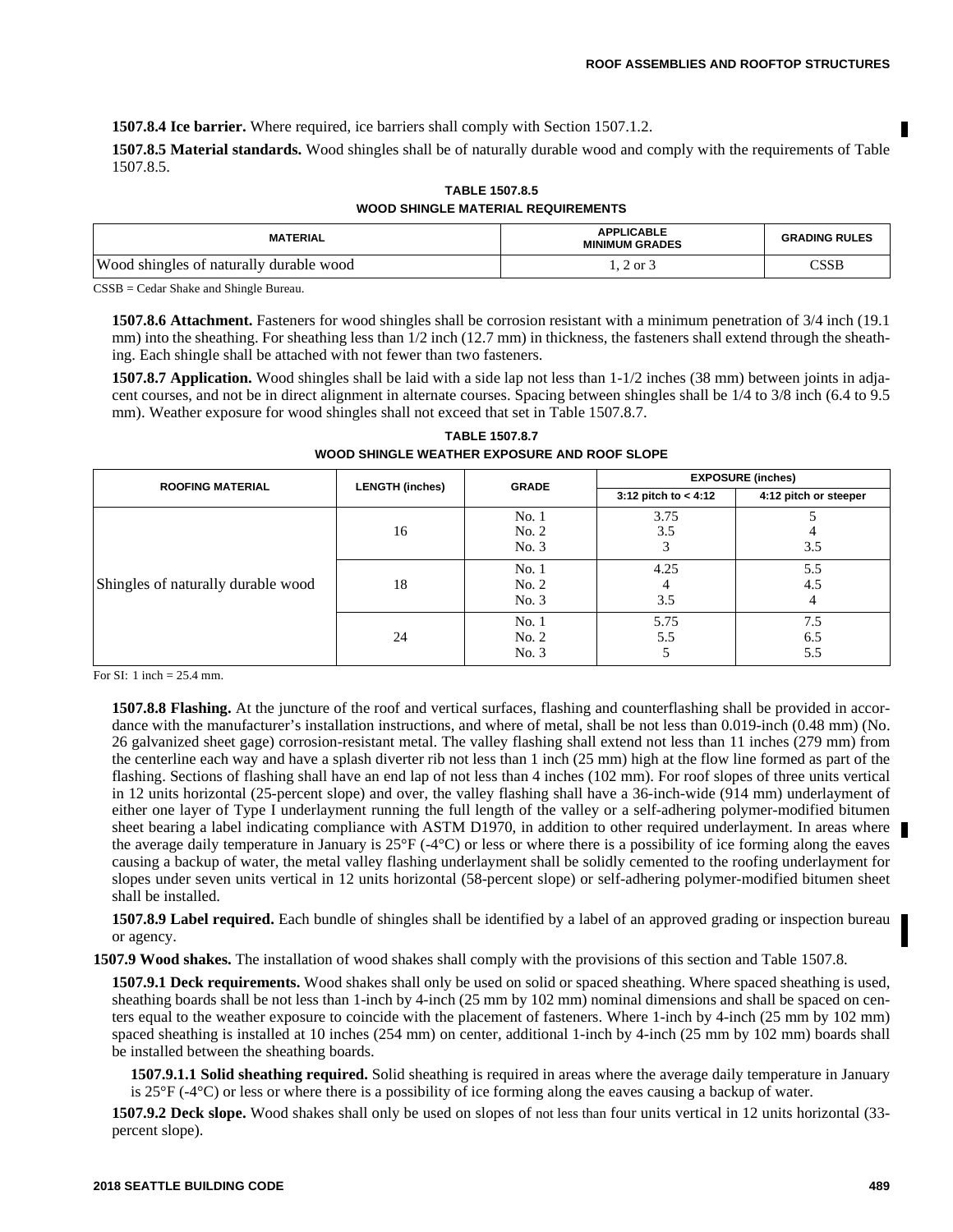## **1507.9.3 Underlayment.** Underlayment shall comply with Section 1507.1.1.

**1507.9.4 Ice barrier.** Where required, ice barriers shall comply with Section 1507.1.2.

**1507.9.5 Interlayment.** Interlayment shall comply with ASTM D226, Type I.

**1507.9.6 Material standards.** Wood shakes shall comply with the requirements of Table 1507.9.6.

**TABLE 1507.9.6 WOOD SHAKE MATERIAL REQUIREMENTS** 

| <b>MATERIAL</b>                                                                                                                                      | <b>MINIMUM GRADES</b> | <b>APPLICABLE GRADING RULES</b> |
|------------------------------------------------------------------------------------------------------------------------------------------------------|-----------------------|---------------------------------|
| Wood shakes of naturally durable wood                                                                                                                |                       | <b>CSSB</b>                     |
| Taper sawn shakes of naturally durable wood                                                                                                          | $1 \text{ or } 2$     | <b>CSSB</b>                     |
| Preservative-treated shakes and shingles of naturally durable wood                                                                                   |                       | <b>CSSB</b>                     |
| Fire-retardant-treated shakes and shingles of naturally durable wood                                                                                 |                       | <b>CSSB</b>                     |
| Preservative-treated taper sawn shakes of Southern pine treated in<br>accordance with AWPA U1 (Commodity Specification A, Special<br>Requirement 4.6 | $1 \text{ or } 2$     | <b>TFS</b>                      |

CSSB = Cedar Shake and Shingle Bureau.

TFS = Forest Products Laboratory of the Texas Forest Services.

**1507.9.7 Attachment.** Fasteners for wood shakes shall be corrosion resistant with a minimum penetration of 3/4 inch (19.1 mm) into the sheathing. For sheathing less than  $1/2$  inch (12.7 mm) in thickness, the fasteners shall extend through the sheathing. Each shake shall be attached with not fewer than two fasteners.

**1507.9.8 Application.** Wood shakes shall be laid with a side lap not less than 1-1/2 inches (38 mm) between joints in adjacent courses. Spacing between shakes in the same course shall be 3/8 to 5/8 inch (9.5 to 15.9 mm) for shakes and taper sawn shakes of naturally durable wood and shall be 1/4 to 3/8 inch (6.4 to 9.5 mm) for preservative taper sawn shakes. Weather exposure for wood shakes shall not exceed those set in Table 1507.9.8.

**TABLE 1507.9.8 WOOD SHAKE WEATHER EXPOSURE AND ROOF SLOPE**

| <b>ROOFING MATERIAL</b>                                        | <b>LENGTH</b><br>(inches) | <b>GRADE</b>   | <b>EXPOSURE (inches)</b><br><b>4:12 PITCH OR STEEPER</b> |
|----------------------------------------------------------------|---------------------------|----------------|----------------------------------------------------------|
| Shakes of naturally durable wood                               | 18<br>24                  | No.1<br>No.1   | 7.5<br>$10^a$                                            |
| Preservative-treated taper sawn shakes of Southern yellow pine | 18<br>24                  | No.1<br>No.1   | 7.5<br>10                                                |
|                                                                | 18<br>24                  | No. 2<br>No. 2 | 5.5<br>7.5                                               |
| Taper sawn shakes of naturally durable wood                    | 18<br>24                  | No.1<br>No.1   | 7.5<br>10                                                |
|                                                                | 18<br>24                  | No. 2<br>No. 2 | 5.5<br>7.5                                               |

For SI: 1 inch = 25.4 mm.

a. For 24-inch by 0.375-inch handsplit shakes, the maximum exposure is 7.5 inches.

**1507.9.9 Flashing.** At the juncture of the roof and vertical surfaces, flashing and counterflashing shall be provided in accordance with the manufacturer's installation instructions, and where of metal, shall be not less than 0.019-inch (0.48 mm) (No. 26 galvanized sheet gage) corrosion-resistant metal. The valley flashing shall extend not less than 11 inches (279 mm) from the centerline each way and have a splash diverter rib not less than 1 inch (25 mm) high at the flow line formed as part of the flashing. Sections of flashing shall have an end lap of not less than 4 inches (102 mm). For roof slopes of three units vertical in 12 units horizontal (25-percent slope) and over, the valley flashing shall have a 36-inch-wide (914 mm) underlayment of either one layer of Type I underlayment running the full length of the valley or a self-adhering polymer-modified bitumen sheet bearing a label indicating compliance with ASTM D1970, in addition to other required underlayment. In areas where the average daily temperature in January is  $25^{\circ}F$  (-4 $^{\circ}C$ ) or less or where there is a possibility of ice forming along the eaves causing a backup of water, the metal valley flashing underlayment shall be solidly cemented to the roofing underlayment for slopes under seven units vertical in 12 units horizontal (58-percent slope) or self-adhering polymer-modified bitumen sheet shall be installed.

Г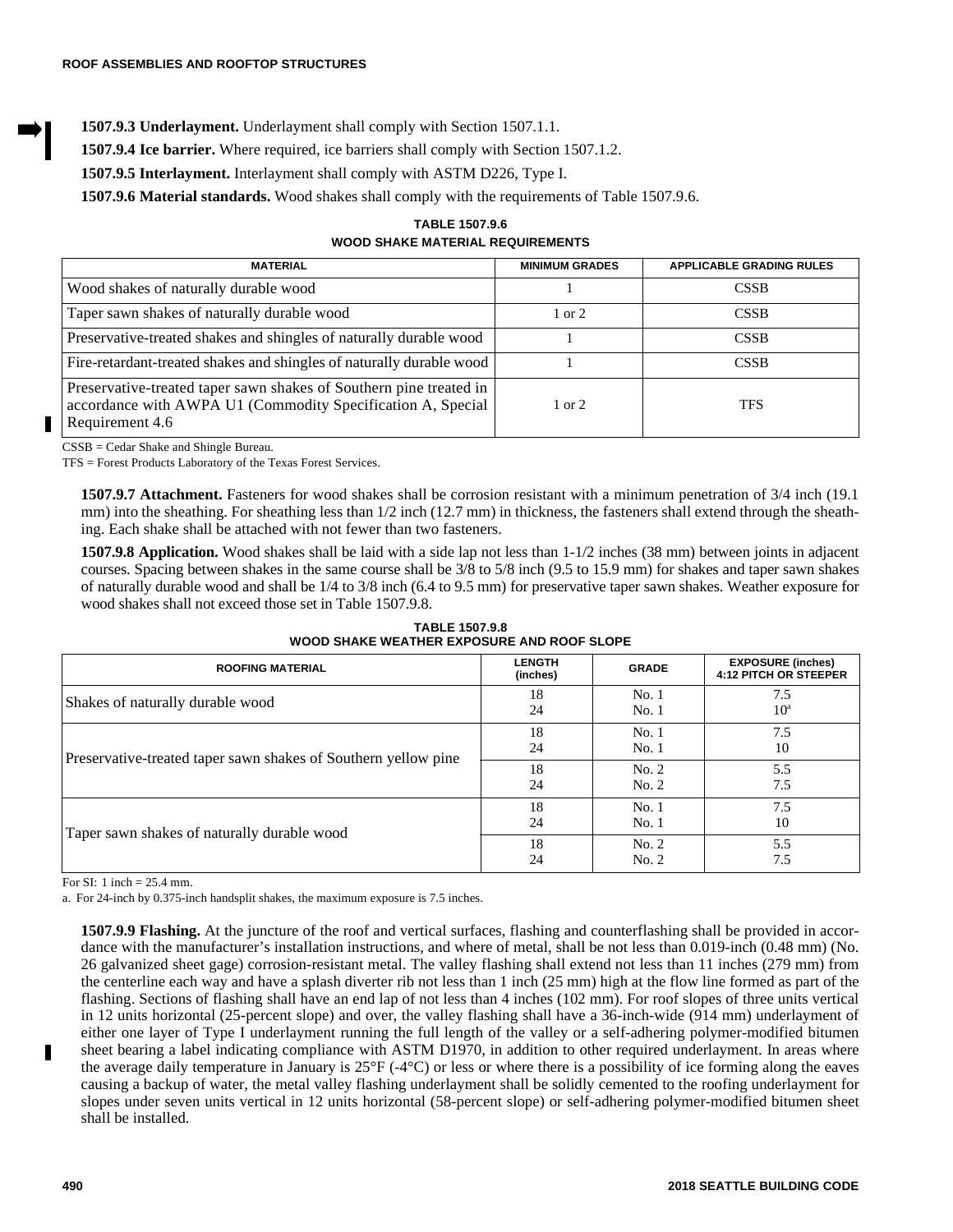**1507.9.10 Label required.** Each bundle of shakes shall be identified by a label of an approved grading or inspection bureau or agency.

**1507.10 Built-up roofs.** The installation of built-up roofs shall comply with the provisions of this section.

**1507.10.1 Slope.** Built-up roofs shall have a design slope of not less than one-fourth unit vertical in 12 units horizontal (2 percent slope) for drainage, except for coal-tar built-up roofs that shall have a design slope of not less than one-eighth unit vertical in 12 units horizontal (1-percent slope).

**1507.10.2 Material standards.** Built-up roof covering materials shall comply with the standards in Table 1507.10.2 or UL 55A.

**1507.11 Modified bitumen roofing.** The installation of modified bitumen roofing shall comply with the provisions of this section.

**1507.11.1 Slope.** Modified bitumen roofing shall have a design slope of not less than one-fourth unit vertical in 12 units horizontal (2-percent slope) for drainage.

**1507.11.2 Material standards.** Modified bitumen roofing materials shall comply with ASTM D6162, ASTM D6163, ASTM D6164, ASTM D6222, ASTM D6223, ASTM D6298 or ASTM D6509.

**1507.11.2.1 Base sheet.** A base sheet that complies with the requirements of Section 1507.11.2, ASTM D1970 or ASTM D4601 shall be permitted to be used with a modified bitumen cap sheet.

| <b>MATERIAL STANDARD</b>                                        | <b>STANDARD</b>                 |
|-----------------------------------------------------------------|---------------------------------|
| Acrylic coatings used in roofing                                | ASTM D6083                      |
| Aggregate surfacing                                             | ASTM D1863                      |
| Asphalt adhesive used in roofing                                | ASTM D3747                      |
| Asphalt cements used in roofing                                 | ASTM D2822; D3019; D4586        |
| Asphalt-coated glass fiber base sheet                           | <b>ASTM D4601</b>               |
| Asphalt coatings used in roofing                                | ASTM D1227; D2823; D2824; D4479 |
| Asphalt glass felt                                              | ASTM D2178                      |
| Asphalt primer used in roofing                                  | <b>ASTM D41</b>                 |
| Asphalt-saturated and asphalt-coated organic felt base sheet    | ASTM D2626                      |
| Asphalt-saturated organic felt (perforated)                     | ASTM D226                       |
| Asphalt used in roofing                                         | <b>ASTM D312</b>                |
| Coal-tar cements used in roofing                                | ASTM D4022; D5643               |
| Coal-tar saturated organic felt                                 | <b>ASTM D227</b>                |
| Coal-tar pitch used in roofing                                  | ASTM D450; Type I or II         |
| Coal-tar primer used in roofing, dampproofing and waterproofing | <b>ASTM D43</b>                 |
| Glass mat, coal tar                                             | ASTM D4990                      |
| Glass mat, venting type                                         | ASTM D4897                      |
| Mineral-surfaced inorganic cap sheet                            | ASTM D3909                      |
| Thermoplastic fabrics used in roofing                           | ASTM D5665, D5726               |

**TABLE 1507.10.2 BUILT-UP ROOFING MATERIAL STANDARDS**

**1507.12 Thermoset single-ply roofing.** The installation of thermoset single-ply roofing shall comply with the provisions of this section.

**1507.12.1 Slope.** Thermoset single-ply membrane roofs shall have a design slope of not less than one-fourth unit vertical in 12 units horizontal (2-percent slope) for drainage.

**1507.12.2 Material standards.** Thermoset single-ply roof coverings shall comply with ASTM D4637 or ASTM D5019.

**1507.12.3 Ballasted thermoset low-slope roofs.** Ballasted thermoset low-slope roofs (roof slope < 2:12) shall be installed in accordance with this section and Section 1504.4. Stone used as ballast shall comply with ASTM D448 or ASTM D7655.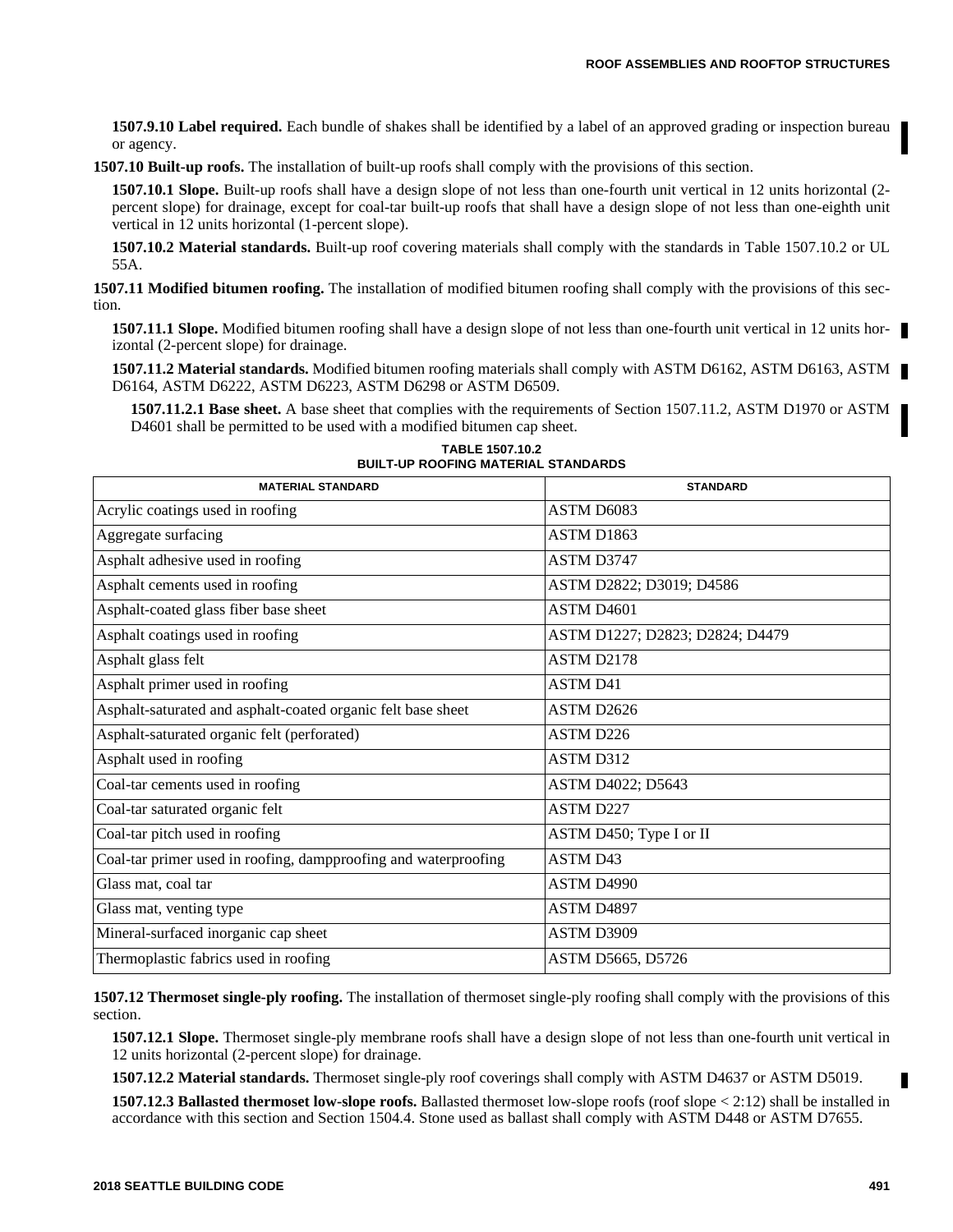**1507.13 Thermoplastic single-ply roofing.** The installation of thermoplastic single-ply roofing shall comply with the provisions of this section.

**1507.13.1 Slope.** Thermoplastic single-ply membrane roofs shall have a design slope of not less than one-fourth unit vertical in 12 units horizontal (2-percent slope).

**1507.13.2 Material standards.** Thermoplastic single-ply roof coverings shall comply with ASTM D4434, ASTM D6754 or ASTM D6878.

**1507.13.3 Ballasted thermoplastic low-slope roofs.** Ballasted thermoplastic low-slope roofs (roof slope < 2:12) shall be installed in accordance with this section and Section 1504.4. Stone used as ballast shall comply with ASTM D448 or ASTM D7655.

**1507.14 Sprayed polyurethane foam roofing.** The installation of sprayed polyurethane foam roofing shall comply with the provisions of this section.

**1507.14.1 Slope.** Sprayed polyurethane foam roofs shall have a design slope of not less than one-fourth unit vertical in 12 units horizontal (2-percent slope) for drainage.

**1507.14.2 Material standards.** Spray-applied polyurethane foam insulation shall comply with ASTM C1029 Type III or IV or ASTM D7425.

**1507.14.3 Application.** Foamed-in-place roof insulation shall be installed in accordance with the manufacturer's instructions. A liquid-applied protective coating that complies with Table 1507.14.3 shall be applied not less than 2 hours nor more than 72 hours following the application of the foam.

**TABLE 1507.14.3 PROTECTIVE COATING MATERIAL STANDARDS**

| <b>MATERIAL</b>                                  | <b>STANDARD</b> |
|--------------------------------------------------|-----------------|
| Acrylic coating                                  | ASTM D6083      |
| Silicone coating                                 | ASTM D6694      |
| Moisture-cured polyurethane coating   ASTM D6947 |                 |

**1507.14.4 Foam plastics.** Foam plastic materials and installation shall comply with Chapter 26.

**1507.15 Liquid-applied roofing.** The installation of liquid-applied roofing shall comply with the provisions of this section.

**1507.15.1 Slope.** Liquid-applied roofing shall have a design slope of not less than one-fourth unit vertical in 12 units horizontal (2-percent slope).

**1507.15.2 Material standards.** Liquid-applied roofing shall comply with ASTM C836, ASTM C957, ASTM D1227 or ASTM D3468, ASTM D6083, ASTM D6694 or ASTM D6947.

**1507.16 Vegetative roofs, roof gardens and landscaped roofs.** *Vegetative roofs*, roof gardens and landscaped roofs shall comply with the requirements of this chapter, Section 1607.13.3 and the *International Fire Code*.

**[BF] 1507.16.1 Structural fire resistance.** The structural frame and roof construction supporting the load imposed on the roof by the *vegetative roof*, roof gardens or landscaped roofs shall comply with the requirements of Table 601.

**1507.17 Photovoltaic shingles.** The installation of *photovoltaic shingles* shall comply with the provisions of this section.

**1507.17.1 Deck requirements.** *Photovoltaic shingles* shall be applied to a solid or closely fitted deck, except where the shingles are specifically designed to be applied over spaced sheathing.

**1507.17.2 Deck slope.** *Photovoltaic shingles* shall be installed on roof slopes of not less than two units vertical in 12 units horizontal  $(2:12)$ .

**1507.17.3 Underlayment.** Underlayment shall comply with Section 1507.1.1.

**1507.17.4 Ice barrier.** Where required, ice barriers shall comply with Section 1507.1.2.

**1507.17.5 Fasteners.** Fasteners for *photovoltaic shingles* shall be galvanized, stainless steel, aluminum or copper roofing nails, minimum 12-gage [0.105 inch (2.67 mm)] shank with a minimum 3/8-inch-diameter (9.5 mm) head, of a length to penetrate through the roofing materials and not less than 3/4 inch (19.1 mm) into the roof sheathing. Where the roof sheathing is less than 3/4 inch (19.1 mm) thick, the nails shall penetrate through the sheathing. Fasteners shall comply with ASTM F1667.

**1507.17.6 Material standards.** *Photovoltaic shingles* shall be *listed* and labeled in accordance with UL 1703.

**1507.17.7 Attachment.** *Photovoltaic shingles* shall be attached in accordance with the manufacturer's installation instructions.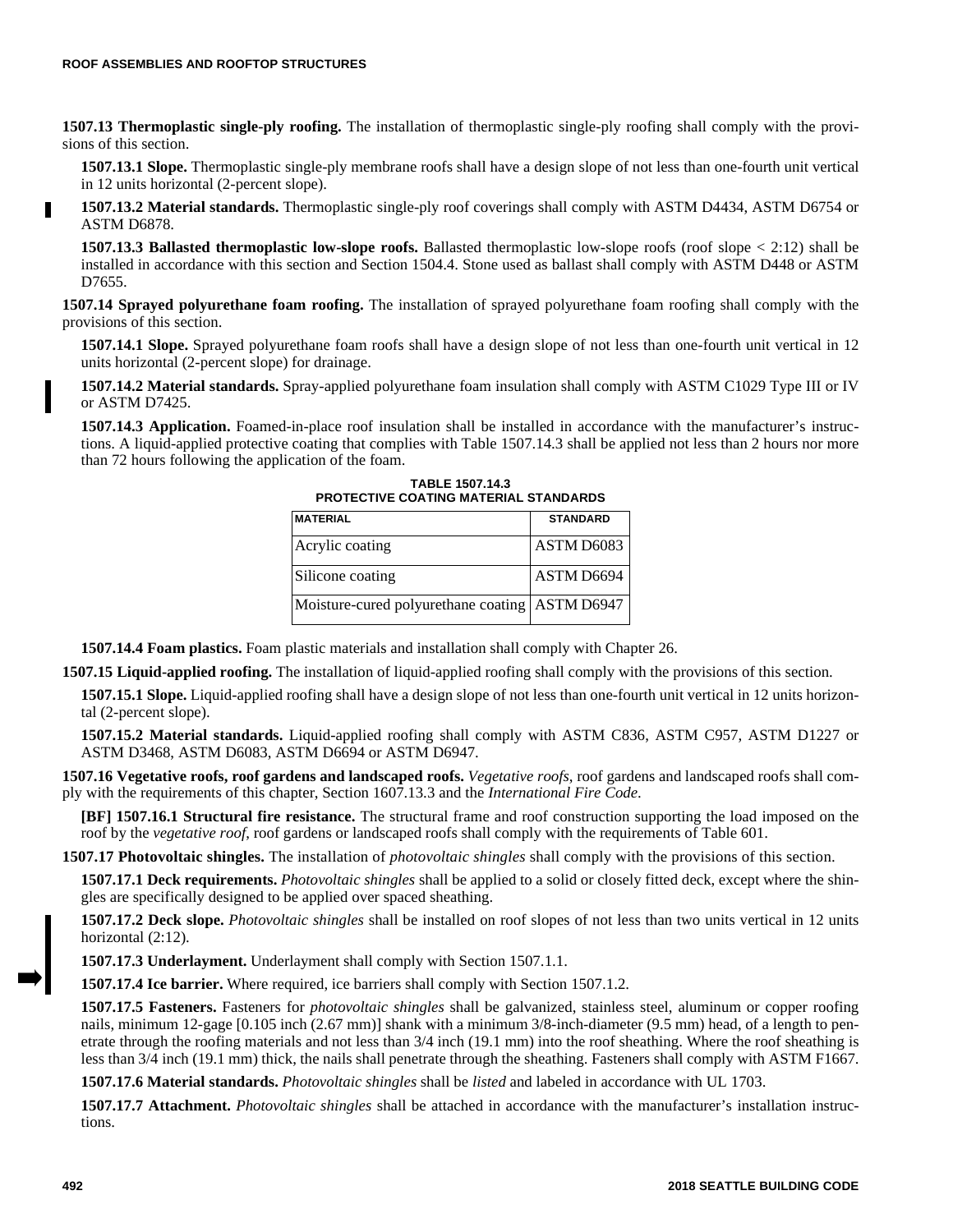**1507.17.8 Wind resistance.** *Photovoltaic shingles* shall be tested in accordance with procedures and acceptance criteria in ASTM D3161. *Photovoltaic shingles* shall comply with the classification requirements of Table 1504.1.1 for the appropriate maximum nominal design wind speed. *Photovoltaic shingle* packaging shall bear a *label* to indicate compliance with the procedures in ASTM D3161 and the required classification from Table 1504.1.1.

**1507.18 Building-integrated photovoltaic roof panels.** The installation of building-integrated photovoltaic (BIPV) roof panels shall comply with the provisions of this section.

**1507.18.1 Deck requirements.** BIPV roof panels shall be applied to a solid or closely fitted deck, except where the roof covering is specifically designed to be applied over spaced sheathing.

**1507.18.2 Deck slope.** BIPV roof panels shall be used only on roof slopes of two units vertical in 12 units horizontal (2:12) or greater.

**1507.18.3 Underlayment.** Underlayment shall comply with ASTM D226, ASTM D4869 or ASTM D6757.

**1507.18.4 Underlayment application.** Underlayment shall be applied shingle fashion, parallel to and starting from the eave, lapped 2 inches (51 mm) and fastened sufficiently to hold in place.

**1507.18.4.1 High-wind attachment.** Underlayment applied in areas subject to high winds [ $V_{ad}$  greater than 110 mph (49) m/s) as determined in accordance with Section 1609.3.1] shall be applied in accordance with the manufacturer's instructions. Fasteners shall be applied along the overlap at not more than 36 inches (914 mm) on center. Underlayment installed where  $V_{\text{avd}}$  is not less than 120 mph (54 m/s) shall comply with ASTM D226, Type III, ASTM D4869, Type IV or ASTM D6757. The underlayment shall be attached in a grid pattern of 12 inches (305 mm) between side laps with a 6-inch (152 mm) spacing at the side laps. The underlayment shall be applied in accordance with Section 1507.1.1 except all laps shall be not less than 4 inches (102 mm). Underlayment shall be attached using cap nails or cap staples. Caps shall be metal or plastic with a nominal head diameter of not less than 1 inch (25.4 mm). Metal caps shall have a thickness of not less than 0.010 inch (0.25 mm). Power-driven metal caps shall have a thickness of not less than 0.010 inch (0.25 mm). Thickness of the outside edge of plastic caps shall be not less than 0.035 inch (0.89 mm). The cap nail shank shall be not less than 0.083 inch (2.11 mm) for ring shank cap nails and 0.091 inch (2.31 mm) for smooth shank cap nails. Staple gage shall be not less than 21 gage [0.0.2 inch (0.81 mm)]. Cap nail shank and cap staple legs shall have a length sufficient to penetrate throughthe-roof sheathing or not less than 3/4 inch (19.1 mm) into the roof sheathing.

**Exception:** As an alternative, adhered underlayment complying with ASTM D1970 shall be permitted.

**1507.18.4.2 Ice barrier.** In areas where there has been a history of ice forming along the eaves causing a back-up of water, an ice barrier consisting of not fewer than two layers of underlayment cemented together or of a self-adhering polymer modified bitumen sheet shall be used instead of normal underlayment and extend from the lowest edges of all roof surfaces to a point not less than 24 inches (610 mm) inside the exterior wall line of the building.

**Exception:** Detached accessory structures that do not contain conditioned floor area.

**1507.18.5 Material standards.** BIPV roof panels shall be listed and labeled in accordance with UL 1703.

**1507.18.6 Attachment.** BIPV roof panels shall be attached in accordance with the manufacturer's installation instructions.

**1507.18.7 Wind resistance.** BIPV roof panels shall be tested in accordance with UL 1897. BIPV roof panel packaging shall bear a label to indicate compliance with UL 1897.

#### **SECTION 1508 ROOF INSULATION**

**[BF] 1508.1 General.** The use of above-deck thermal insulation shall be permitted provided that such insulation is covered with an approved roof covering and passes the tests of NFPA 276 or UL 1256 when tested as an assembly.

#### **Exceptions:**

1. Foam plastic roof insulation shall conform to the material and installation requirements of Chapter 26.

2. Where a concrete roof deck is used and the above-deck thermal insulation is covered with an approved roof covering.

**[BF] 1508.2 Material standards.** Above-deck thermal insulation board shall comply with the standards in Table 1508.2.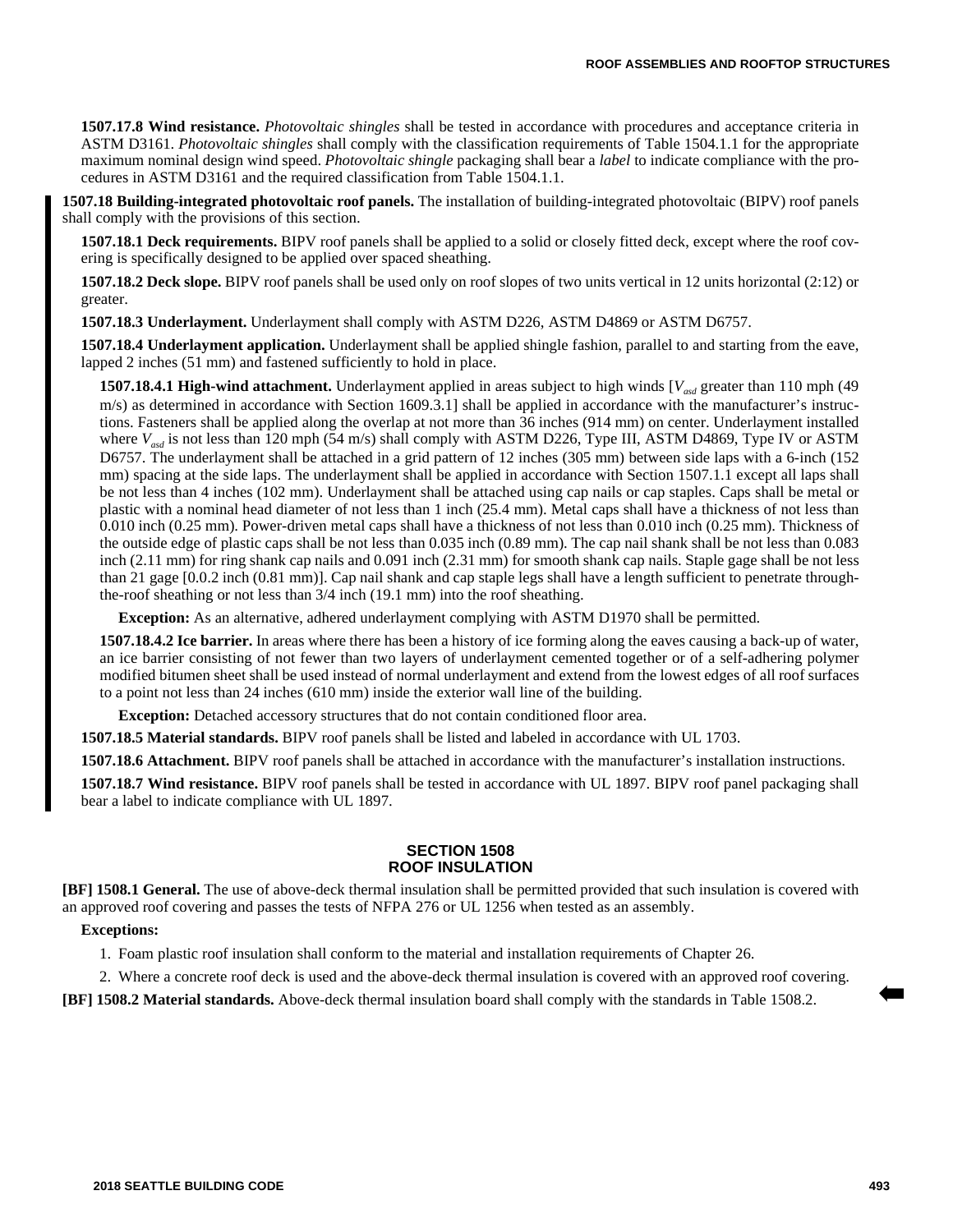п

Г

г

| Cellular glass board                                             | ASTM C552                          |
|------------------------------------------------------------------|------------------------------------|
| Composite boards                                                 | ASTM C1289, Type III, IV, V or VII |
| Expanded polystyrene                                             | <b>ASTM C578</b>                   |
| Extruded polystyrene                                             | <b>ASTM C578</b>                   |
| Fiber-reinforced gypsum board                                    | <b>ASTM C1278</b>                  |
| Glass-faced gypsum board                                         | ASTM C1177                         |
| High-density polyisocyanurate board ASTM C1289, Type II, Class 4 |                                    |
| Mineral fiber insulation board                                   | ASTM C726                          |
| Perlite board                                                    | <b>ASTM C728</b>                   |
| Polyisocyanurate board                                           | ASTM C1289, Type I or II           |
| Wood fiberboard                                                  | ASTM C208, Type II                 |

#### **[BF] TABLE 1508.2 MATERIAL STANDARDS FOR ROOF INSULATION**

## **SECTION 1509 RADIANT BARRIERS INSTALLED ABOVE DECK**

**[BF] 1509.1 General.** A *radiant barrier* installed above a deck shall comply with Sections 1509.2 through 1509.4.

**[BF] 1509.2 Fire testing.** *Radiant barriers* shall be permitted for use above decks where the *radiant barrier* is covered with an approved roof covering and the system consisting of the *radiant barrier* and the roof covering complies with the requirements of either FM 4450 or UL 1256.

**[BF] 1509.3 Installation.** The low emittance surface of the *radiant barrier* shall face the continuous airspace between the *radiant barrier* and the roof covering.

**[BF] 1509.4 Material standards.** A *radiant barrier* installed above a deck shall comply with ASTM C1313/1313M.

## **SECTION 1510 ROOFTOP STRUCTURES**

**[BG] 1510.1 General.** The provisions of this section shall govern the construction of rooftop structures.

**1510.1.1 Area limitation.** The aggregate area of penthouses and other enclosed rooftop structures shall not exceed one-third the area of the supporting roof deck. Such penthouses and other enclosed rooftop structures shall not be required to be included in determining the building area or number of stories as regulated by Section 503.1. The area of such penthouses shall not be included in determining the fire area specified in Section 901.7.

**[BG] 1510.2 Penthouses.** Penthouses in compliance with Sections 1510.2.1 through 1510.2.4 shall be considered as a portion of the story directly below the roof deck on which such penthouses are located. Other penthouses shall be considered as an additional story of the building.

**[BG] 1510.2.1 Height above roof deck.** Penthouses constructed on buildings of other than Type I construction shall not exceed 18 feet (5486 mm) in height above the roof deck as measured to the average height of the roof of the penthouse. Penthouses located on the roof of buildings of Type I construction shall not be limited in height.

**Exception:** Where used to enclose tanks or elevators that travel to the roof level, penthouses shall be permitted to have a maximum height of 28 feet (8534 mm) above the roof deck.

**[S][BG] 1510.2.2 Use limitations.** Penthouses shall not be used for purposes other than the shelter of mechanical or electrical equipment, tanks, elevators and related machinery, exit stairways or vertical shaft openings in the roof assembly.

**[BG] 1510.2.3 Weather protection.** Provisions such as louvers, louver blades or flashing shall be made to protect the mechanical and electrical equipment and the building interior from the elements.

**[BG] 1510.2.4 Type of construction.** Penthouses shall be constructed with walls, floors and roofs as required for the type of construction of the building on which such penthouses are built.

#### **Exceptions:**

1. On buildings of Type I construction, the exterior walls and roofs of penthouses with a *fire separation distance* greater than 5 feet (1524 mm) and less than 20 feet (6096 mm) shall be permitted to have not less than a 1-hour fire-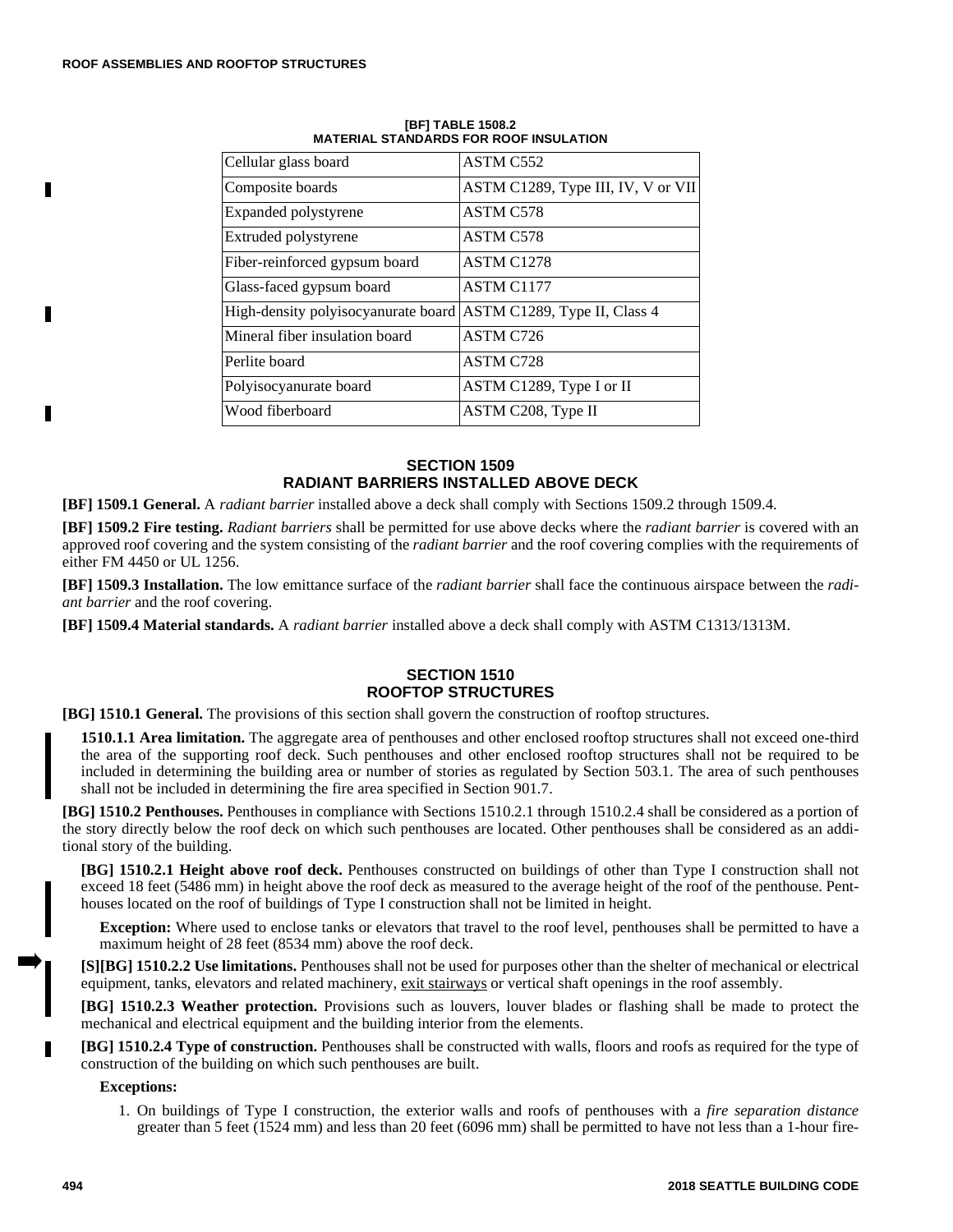resistance rating. The exterior walls and roofs of penthouses with a fire separation distance of 20 feet (6096 mm) or greater shall not be required to have a fire-resistance rating.

- 2. On buildings of Type I construction two stories or less in height above grade plane or of Type II construction, the exterior walls and roofs of penthouses with a *fire separation distance* greater than 5 feet (1524 mm) and less than 20 feet (6096 mm) shall be permitted to have not less than a 1-hour fire-resistance rating or a lesser fire-resistance rating as required by Table 602 and be constructed of fire-retardant-treated wood. The exterior walls and roofs of penthouses with a *fire separation distance* of 20 feet (6096 mm) or greater shall be permitted to be constructed of fireretardant-treated wood and shall not be required to have a fire-resistance rating. Interior framing and walls shall be permitted to be constructed of fire-retardant-treated wood.
- 3. On buildings of Type III, IV or V construction, the exterior walls of penthouses with a fire separation distance greater than 5 feet (1524 mm) and less than 20 feet (6096 mm) shall be permitted to have not less than a 1-hour fireresistance rating or a lesser fire-resistance rating as required by Table 602. On buildings of Type III, IV or VA construction, the exterior walls of penthouses with a fire separation distance of 20 feet (6096 mm) or greater shall be permitted to be of heavy timber construction complying with Sections 602.4 and 2304.11 or noncombustible construction or fire-retardant-treated wood and shall not be required to have a fire-resistance rating.

**[BG] 1510.3 Tanks.** Tanks having a capacity of more than 500 gallons (1893 L) located on the roof deck of a building shall be supported on masonry, reinforced concrete, steel or heavy timber construction complying with Section 2304.11 provided that, where such supports are located in the building above the lowest *story*, the support shall be fire-resistance rated as required for Type IA construction.

**[BG] 1510.3.1 Valve and drain.** In the bottom or on the side near the bottom of the tank, a pipe or outlet, fitted with a suitable quick-opening valve for discharging the contents into a drain in an emergency shall be provided.

**[BG] 1510.3.2 Location.** Tanks shall not be placed over or near a stairway or an elevator shaft, unless there is a solid roof or floor underneath the tank.

**[BG] 1510.3.3 Tank cover.** Unenclosed roof tanks shall have covers sloping toward the perimeter of the tanks.

[BG] 1510.4 Cooling towers. Cooling towers located on the roof deck of a building and greater than 250 square feet (23.2 m<sup>2</sup>) in base area or greater than 15 feet (4572 mm) in height above the roof deck, as measured to the highest point on the cooling tower, where the roof is greater than 50 feet (15 240 mm) in height above grade plane shall be constructed of noncombustible materials. The base area of cooling towers shall not exceed one-third the area of the supporting roof deck.

**Exception:** Drip boards and the enclosing construction shall be permitted to be of wood not less than 1 inch (25 mm) nominal thickness, provided that the wood is covered on the exterior of the tower with noncombustible material.

**[BG] 1510.5 Towers, spires, domes and cupolas.** Towers, spires, domes and cupolas shall be of a type of construction having fire-resistance ratings not less than required for the building on top of which such tower, spire, dome or cupola is built. Towers, spires, domes and cupolas greater than 85 feet (25 908 mm) in height above grade plane as measured to the highest point on such structures, and either greater than 200 square feet  $(18.6 \text{ m}^2)$  in horizontal area or used for any purpose other than a belfry or an architectural embellishment, shall be constructed of and supported on Type I or II construction.

**[BG] 1510.5.1 Noncombustible construction required.** Towers, spires, domes and cupolas greater than 60 feet (18 288 mm) in height above the highest point at which such structure contacts the roof as measured to the highest point on such structure, or that exceeds 200 square feet  $(18.6 \text{ m}^2)$  in area at any horizontal section, or which is intended to be used for any purpose other than a belfry or architectural embellishment, or is located on the top of a building greater than 50 feet (15 240 mm) in building height shall be constructed of and supported by noncombustible materials and shall be separated from the building below by construction having a fire-resistance rating of not less than 1.5 hours with openings protected in accordance with Section 711. Such structures located on the top of a building greater than 50 feet (15 240 mm) in building height shall be supported by noncombustible construction.

**[BG] 1510.5.2 Towers and spires.** Enclosed towers and spires shall have exterior walls constructed as required for the building on top of which such towers and spires are built. The roof covering of spires shall be not less than the same class of roof covering required for the building on top of which the spire is located.

**[BG] 1510.6 Mechanical equipment screens.** *Mechanical equipment screens* shall be constructed of the materials specified for the exterior walls in accordance with the type of construction of the building. Where the fire separation distance is greater than 5 feet (1524 mm), *mechanical equipment screens* shall not be required to comply with the fire-resistance rating requirements.

**[BG] 1510.6.1 Height limitations.** *Mechanical equipment screens* shall not exceed 18 feet (5486 mm) in height above the roof deck, as measured to the highest point on the mechanical equipment screen.

**Exception:** Where located on buildings of Type IA construction, the height of *mechanical equipment screens* shall not be limited.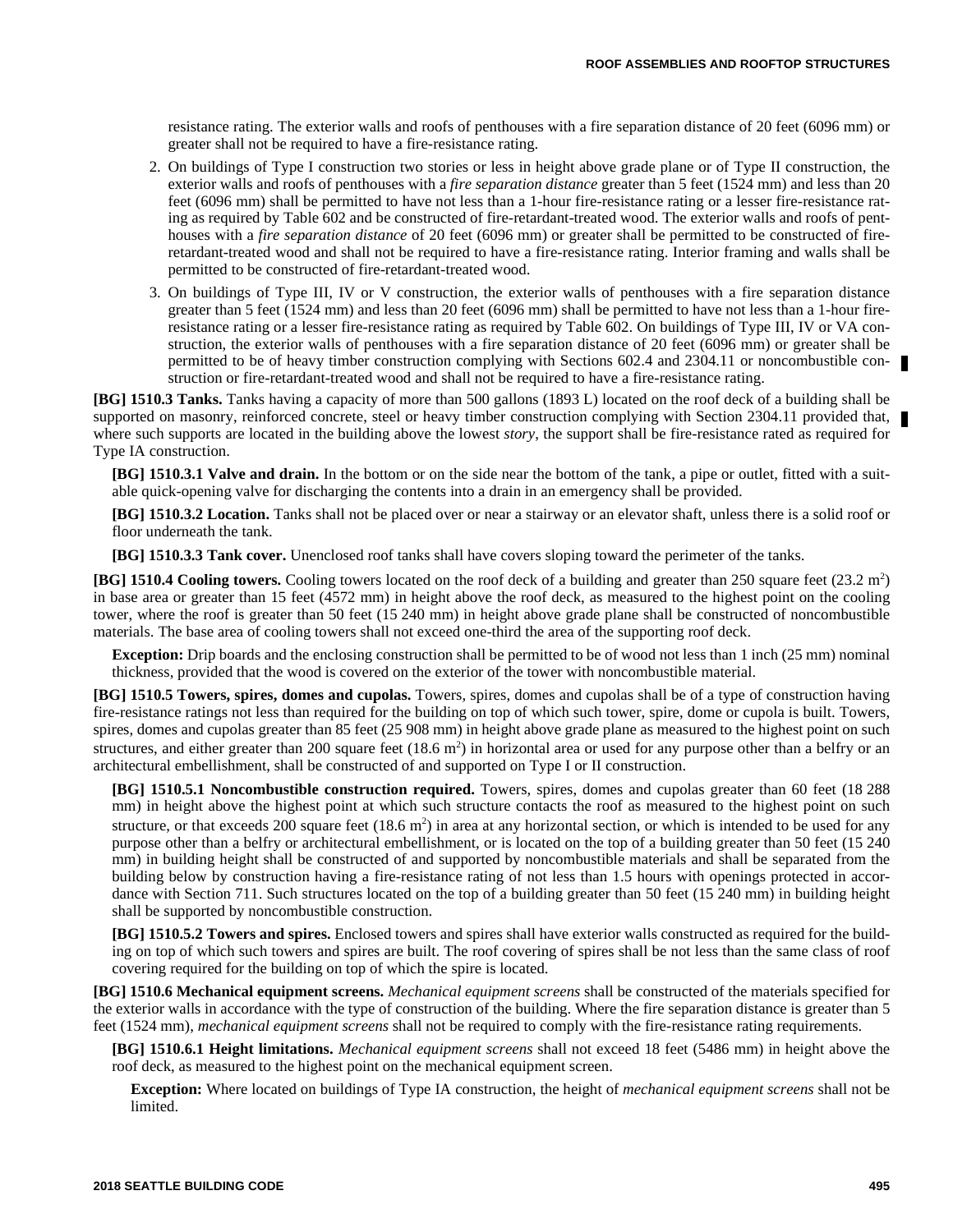**[BG] 1510.6.2 Type I, II, III or IV construction.** Regardless of the requirements in Section 1510.6, *mechanical equipment screens* that are located on the roof decks of buildings of Type I, II, III or IV construction shall be permitted to be constructed of combustible materials in accordance with any one of the following limitations:

- 1. The fire separation distance shall be not less than 20 feet (6096 mm) and the height of the *mechanical equipment screen* above the roof deck shall not exceed 4 feet (1219 mm) as measured to the highest point on the *mechanical equipment screen*.
- 2. The fire separation distance shall be not less than 20 feet (6096 mm) and the *mechanical equipment screen* shall be constructed of fire-retardant-treated wood complying with Section 2303.2 for exterior installation.
- 3. Where exterior wall covering panels are used, the panels shall have a flame spread index of 25 or less when tested in the minimum and maximum thicknesses intended for use, with each face tested independently in accordance with ASTM E84 or UL 723. The panels shall be tested in the minimum and maximum thicknesses intended for use in accordance with, and shall comply with the acceptance criteria of, NFPA 285 and shall be installed as tested. Where the panels are tested as part of an exterior wall assembly in accordance with NFPA 285, the panels shall be installed on the face of the *mechanical equipment screen* supporting structure in the same manner as they were installed on the tested exterior wall assembly.

**[BG] 1510.6.3 Type V construction.** The height of mechanical equipment screens located on the roof decks of buildings of Type V construction, as measured from grade plane to the highest point on the mechanical equipment screen, shall be permitted to exceed the maximum building height allowed for the building by other provisions of this code where complying with any one of the following limitations, provided that the fire separation distance is greater than 5 feet (1524 mm):

- 1. Where the fire separation distance is not less than 20 feet (6096 mm), the height above grade plane of the mechanical equipment screen shall not exceed 4 feet (1219 mm) more than the maximum building height allowed.
- 2. The *mechanical equipment screen* shall be constructed of noncombustible materials.
- 3. The *mechanical equipment screen* shall be constructed of fire-retardant-treated wood complying with Section 2303.2 for exterior installation.
- 4. Where the fire separation distance is not less than 20 feet (6096 mm), the *mechanical equipment screen* shall be constructed of materials having a flame spread index of 25 or less when tested in the minimum and maximum thicknesses intended for use with each face tested independently in accordance with ASTM E84 or UL 723.

**[BG] 1510.7 Photovoltaic panels and modules.** Rooftop-mounted *photovoltaic panels* and *modules* shall be designed in accordance with this section.

**[BG] 1510.7.1 Fire classification.** Rooftop-mounted *photovoltaic panels* and *modules* shall have the fire classification in accordance with Section 1505.9.

**[BG] 1510.7.2 Photovoltaic panels and modules.** Rooftop-mounted *photovoltaic panels* and *modules* shall be *listed* and labeled in accordance with UL 1703 and shall be installed in accordance with the manufacturer's instructions.

**[BG] 1510.8 Other rooftop structures.** Rooftop structures not regulated by Sections 1510.2 through 1510.7 shall comply with Sections 1510.8.1 through 1510.8.5, as applicable.

**[BG] 1510.8.1 Aerial supports.** Aerial supports shall be constructed of noncombustible materials.

**Exception:** Aerial supports not greater than 12 feet (3658 mm) in height as measured from the roof deck to the highest point on the aerial supports shall be permitted to be constructed of combustible materials.

**[BG] 1510.8.2 Bulkheads.** Bulkheads used for the shelter of mechanical or electrical equipment or vertical shaft openings in the roof assembly shall comply with Section 1510.2 as penthouses. Bulkheads used for any other purpose shall be considered as an additional story of the building.

**[BG] 1510.8.3 Dormers.** Dormers shall be of the same type of construction as required for the roof in which such dormers are located or the exterior walls of the building.

**[BG] 1510.8.4 Fences.** Fences and similar structures shall comply with Section 1510.6 as *mechanical equipment screens*.

**[BG] 1510.8.5 Flagpoles.** Flagpoles and similar structures shall not be required to be constructed of noncombustible materials and shall not be limited in height or number.

**[S] (([BG] 1510.9 Structural fire resistance.** The structural frame and roof construction supporting loads imposed upon the roof by any rooftop structure shall comply with the requirements of Table 601. The fire-resistance reduction permitted by Table 601, Note a, shall not apply to roofs containing rooftop structures.))